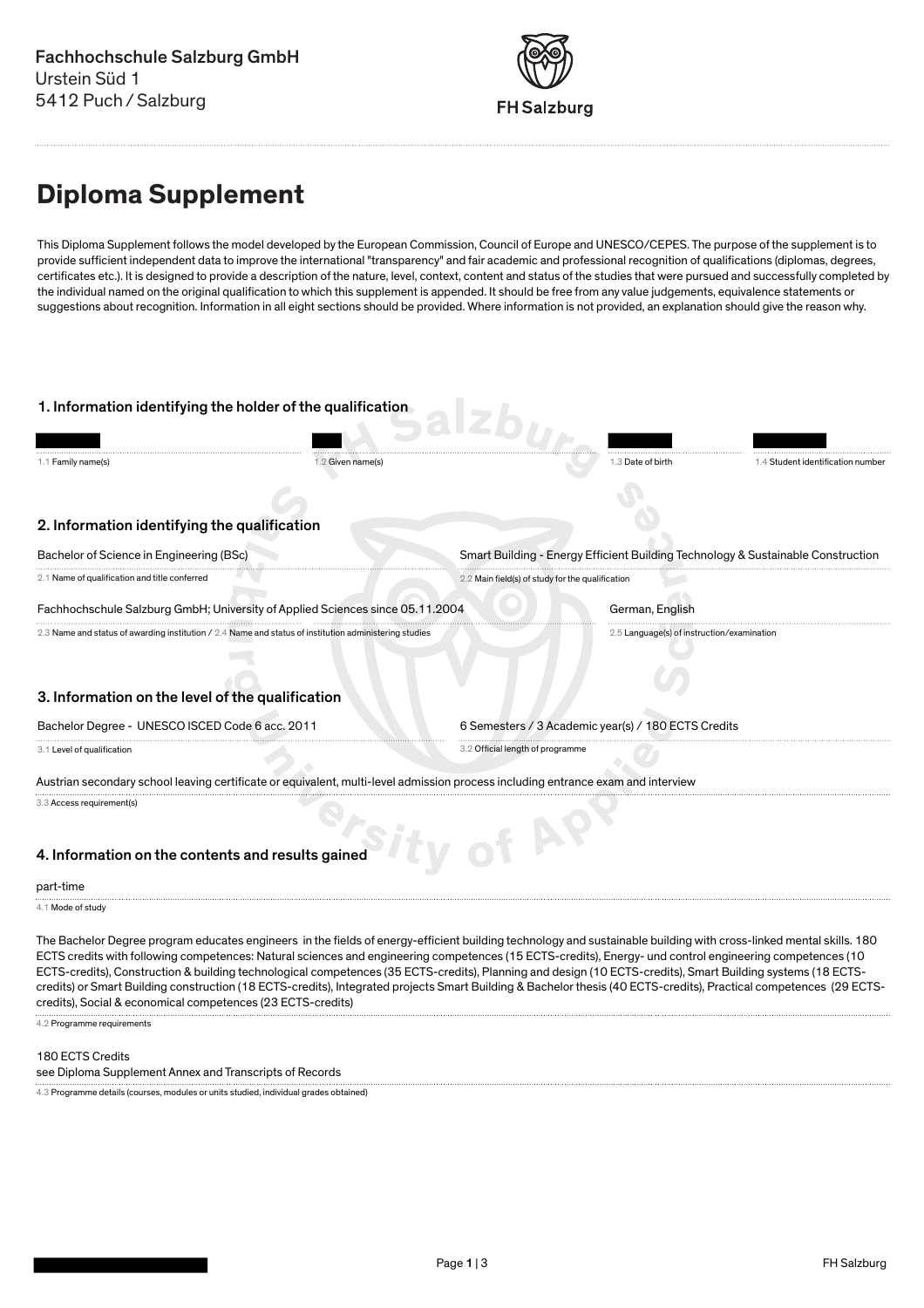

Izburg

J

Grading scheme and, if available, grade distribution guidance (ECTS grading scale)

| 1 | excellent              | 30,6%   |
|---|------------------------|---------|
| 2 | good                   | 30.3%   |
| 3 | satisfactory           | 22,0%   |
| 4 | sufficient             | 8.4%    |
| 5 | insufficient           | $3.6\%$ |
| P | successfully completed | 5,0%    |
| F | not completed          | $0.0\%$ |

Source for the ETCS Grading Table: Percentage distribution of the assessments of the degree programme concerning the last two years (winter semester 2017/18 to summer semester 2019)

Grading scheme of the cumulative grade point average of the studies

pass with distinction ≥ 93 % equal to 1,00 - 1,42 grade point average

pass with merit ≥ 83 - 93 % equal to 1,43 - 2,02 grade point average

pass ≥ 50 - 83 % equal to 2,03 - 4,00 grade point average

Minimum pass mark  $= 50%$ 

For the calculation of the cumulative grade point average of the studies see the exam regulations of the Salzburg University of Applied Sciences, as amended.

4.4 Grading scheme, grade translation and grade distribution guidance

The cumulative grade point average of the studies equals 1.68 (50% of which reflects the final grades in all coursework weighted according to ECTS-credits – not including the first academic year according to the curriculum (1.7 = 88 Points) - and 50% of which ist the result of the final panel examination (89 Points)).

4.5 Overall classification of the qualification

## 5. Information on the function of the qualification

Qualification fulfills the entrance requirements for MSc. studies in building technology & construction

5.1 Access to further study

Access to academic professions according to the professional regulations; diploma awarded according to the directive concerning the recognition of professional qualifications, 64/427/EWG main group 40.

<sup>S/S/ty of AS</sup>

Working field: construction sector

5.2 Professional status conferred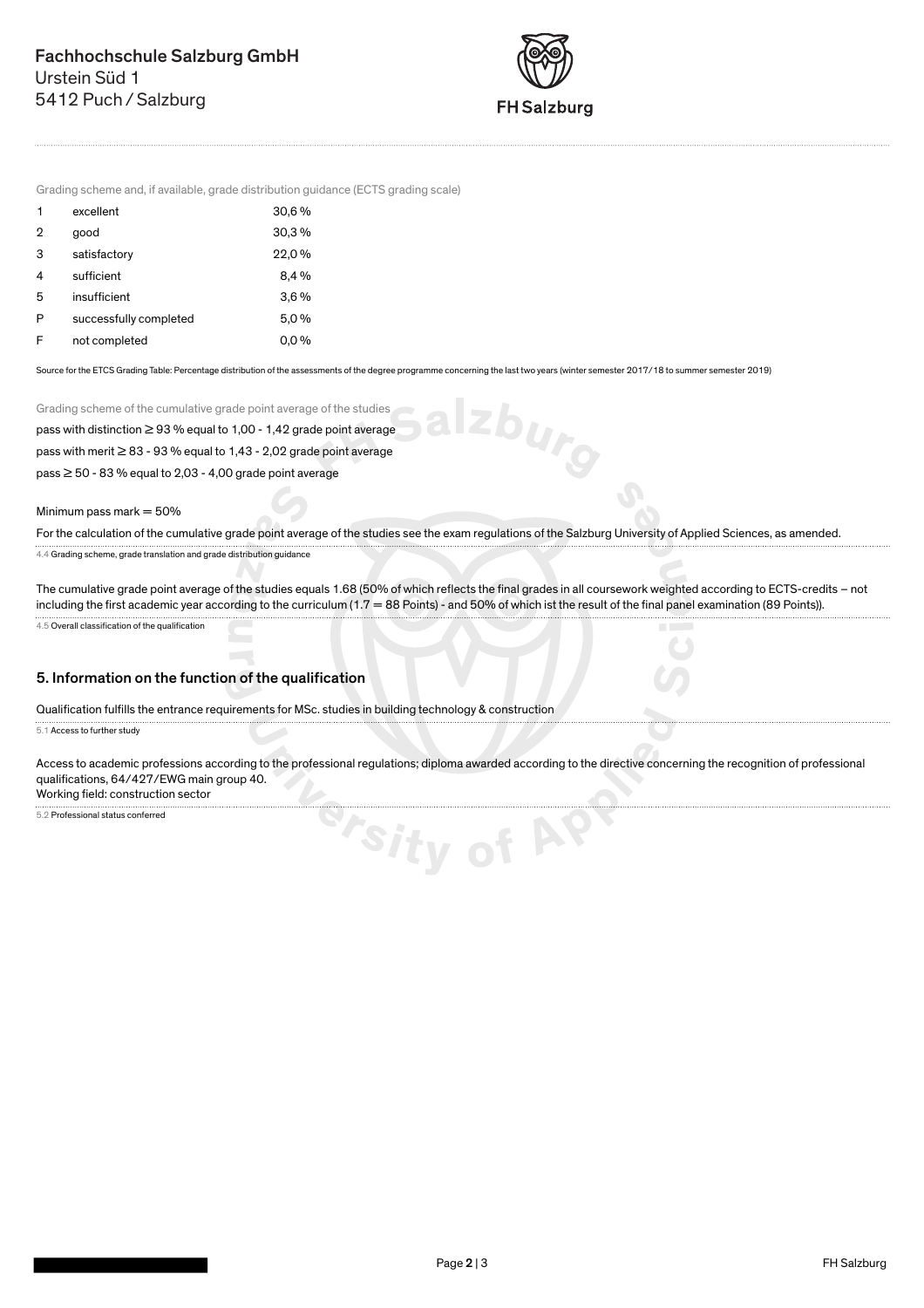

## 6. Additional information

| Study time spent abroad                                                                                                                                                                                                                              |
|------------------------------------------------------------------------------------------------------------------------------------------------------------------------------------------------------------------------------------------------------|
|                                                                                                                                                                                                                                                      |
|                                                                                                                                                                                                                                                      |
| Bachelor theses                                                                                                                                                                                                                                      |
|                                                                                                                                                                                                                                                      |
| 6.1 Additional information                                                                                                                                                                                                                           |
| Fachhochschule Salzburg GmbH<br>Smart Building - Energieeffiziente Gebäudetechnik & Nachhaltiges Bauen<br>Markt 136a, 5431 Kuchl<br>office.smb@fh-salzburg.ac.at, tel: +43 (0)50 2211 2700, fax: +43 (0)50 2211 2099<br>http://www.fh-salzburg.ac.at |
| <b>ENIC Naric Austria:</b><br>http://www.bmwf.gv.at/naric                                                                                                                                                                                            |
| 6.2 Further information sources                                                                                                                                                                                                                      |
|                                                                                                                                                                                                                                                      |
| 7. Information on the Austrian higher education system - As of November, 2011                                                                                                                                                                        |
| Source: BMWF Federal Ministry for Science and Research (www.bmwf.gv.at), see Diploma Supplement Annex                                                                                                                                                |
|                                                                                                                                                                                                                                                      |
|                                                                                                                                                                                                                                                      |
|                                                                                                                                                                                                                                                      |
|                                                                                                                                                                                                                                                      |
|                                                                                                                                                                                                                                                      |
|                                                                                                                                                                                                                                                      |
|                                                                                                                                                                                                                                                      |
|                                                                                                                                                                                                                                                      |
|                                                                                                                                                                                                                                                      |
|                                                                                                                                                                                                                                                      |
| <b>f APP</b>                                                                                                                                                                                                                                         |
|                                                                                                                                                                                                                                                      |
|                                                                                                                                                                                                                                                      |
| <b>Thersity</b>                                                                                                                                                                                                                                      |
|                                                                                                                                                                                                                                                      |

Kuchl, 11.06.2019



Place and date of Issue<br>Place and date of Issue According the academic board Rector as representative head of degree programme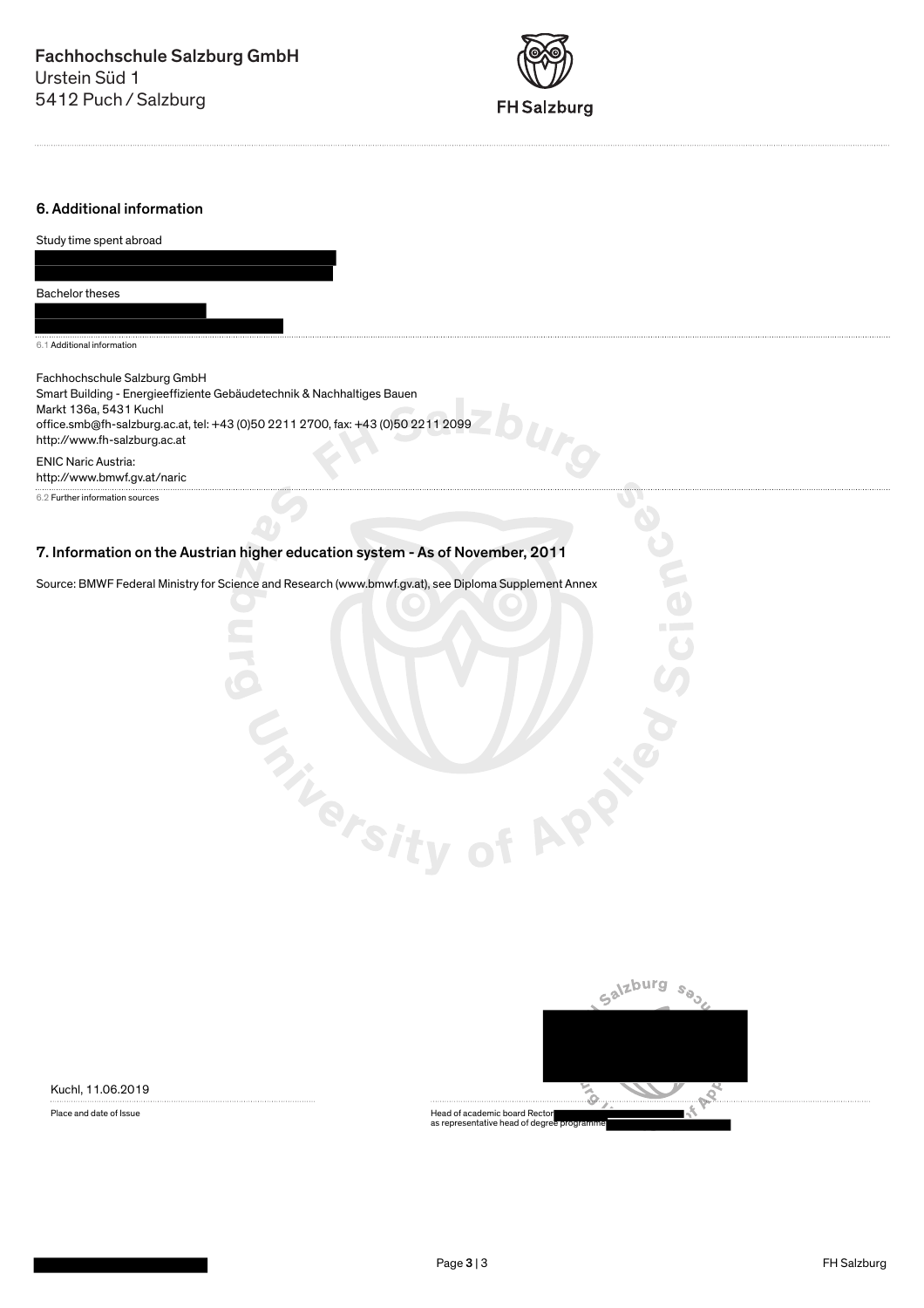

# Diploma Supplement Annex

## The Austrian Higher Education System

## Post-secondary Education in Austria

The Austrian post-secondary *university sector* ("Hochschulsektor") consists of

- Public universities (Universitäten), maintained by the state;
- Private universities (Privatuniversitäten), operated by private organisations with state accreditation;
- Maintainers of university of applied sciences degree programmes (Fachhochschul-Studiengänge) incorporated upon the basis of private or public law and subsidised by the state, with state accreditation (some of which are entitled to use the designation Fachhochschule);
- University colleges of education (Pädagogische Hochschulen) maintained by the state or operated by private organisations with state accreditation;
- The Institute of Science and Technology Austria;
- Universities of philosophy and theology (Philosophisch-Theologische Hochschulen), operated by the Roman Catholic Church.

### The non-university post-secondary sector (außeruniversitärer postsekundärer Sektor) consists of

- Military academies (Militärische Akademien);
- Vienna School of International Studies (Diplomatische Akademie);
- Certain training institutions for psychotherapists (Psychotherapeutische Ausbildungseinrichtungen);
- Conservatories (Konservatorien).

The following text addresses exclusively the university sector.

## Overall Structure of University Education

There are currently two different systems of degree programmes in Austria: a newer system, based on the European Higher Education Area (Bologna process), and a former one, dating from before the European Higher Education Area.

The new system is based on the distinction between undergraduate and graduate studies. Upon completion of an undergraduate programme (Bachelorstudium at universities and university colleges of education or, respectively, Fachhochschul-Bachelorstudiengang at universities of applied sciences, comprising 180 to 240 ECTS credits), a bachelor's degree (designation: "Bachelor of/in ...") is awarded. Upon completion of a graduate programme (Masterstudium at universities and university colleges of education or, respectively, Fachhochschul-Masterstudiengang at universities of applied sciences, comprising 60 to 120 ECTS credits), a master's degree (designation: "Master of/in ...") is awarded. In the fields of engineering, the designation of the master's degree can also be "Diplom-Ingenieur/in".

Under the auspices of the older system of diploma degree programmes (Diplomstudien), the first degree awarded is the diploma degree (Diplomgrad). An Austrian higher secondary school leaving certificate or its equivalent is the general qualification necessary for enrolling in a diploma programme; conclusion of a diploma programme entitles degree holders to enrol in doctoral programmes. A diploma degree (Diplomgrad) is awarded by Austrian universities after a course of study consisting of 240 to 360 ECTS credits. Full degree titles are gender specific designations: Magister for men; Magistra for women. Degree titles also include a general description of the field of study in which they were obtained, e.g. Magister philosophiae. In the fields of engineering, the degree titles are Diplom-Ingenieur/in. Degrees awarded in medicine and dentistry are exceptions to the above. The first degrees awarded after the completion of these degree programmes consisting of 360 ECTS credits are Doctor medicinae universae and Doctor medicinae dentalis, respectively. Graduates of university of applied sciences programmes that consist of 240 to 300 ECTS credits are awarded, analogous to university studies, a university of applied science diploma degree (Fachhochschul-Diplomgrad) contingent upon discipline: either a Diplom-Ingenieur/in (FH) for fields of engineering or Magister/Magistra (FH) in other fields of study.

Some study programmes for teachers' qualifications are offered jointly between universities and university colleges of education.

Recipients of these diploma degrees from the old system or a master's degrees from the new system (including the ones awarded in both cases by the universities of applied sciences) are entitled to enrol in doctoral programmes (Doktoratsstudium) at universities. A doctoral degree with the designtion either "Doktor/in" or "Doctor of Philosophy" (PhD) is awarded upon completion of a doctoral programme with a minimum duration of three years.

In addition to the degree programmes (ordentliche Studien) described above, non-consecutive certificate programmes (außerordentliche Studien) are offered, for example in the form of university programmes for further education (Universitätslehrgänge) or individual units/modules in scientific subjects, both at universities; certificate university of applied sciences programmes for further education (Lehrgänge zur Weiterbildung) or individual units/modules in scientific subjects at universities of applied sciences; and certificate university college programmes for further education (Hochschullehrgänge) at university colleges of education.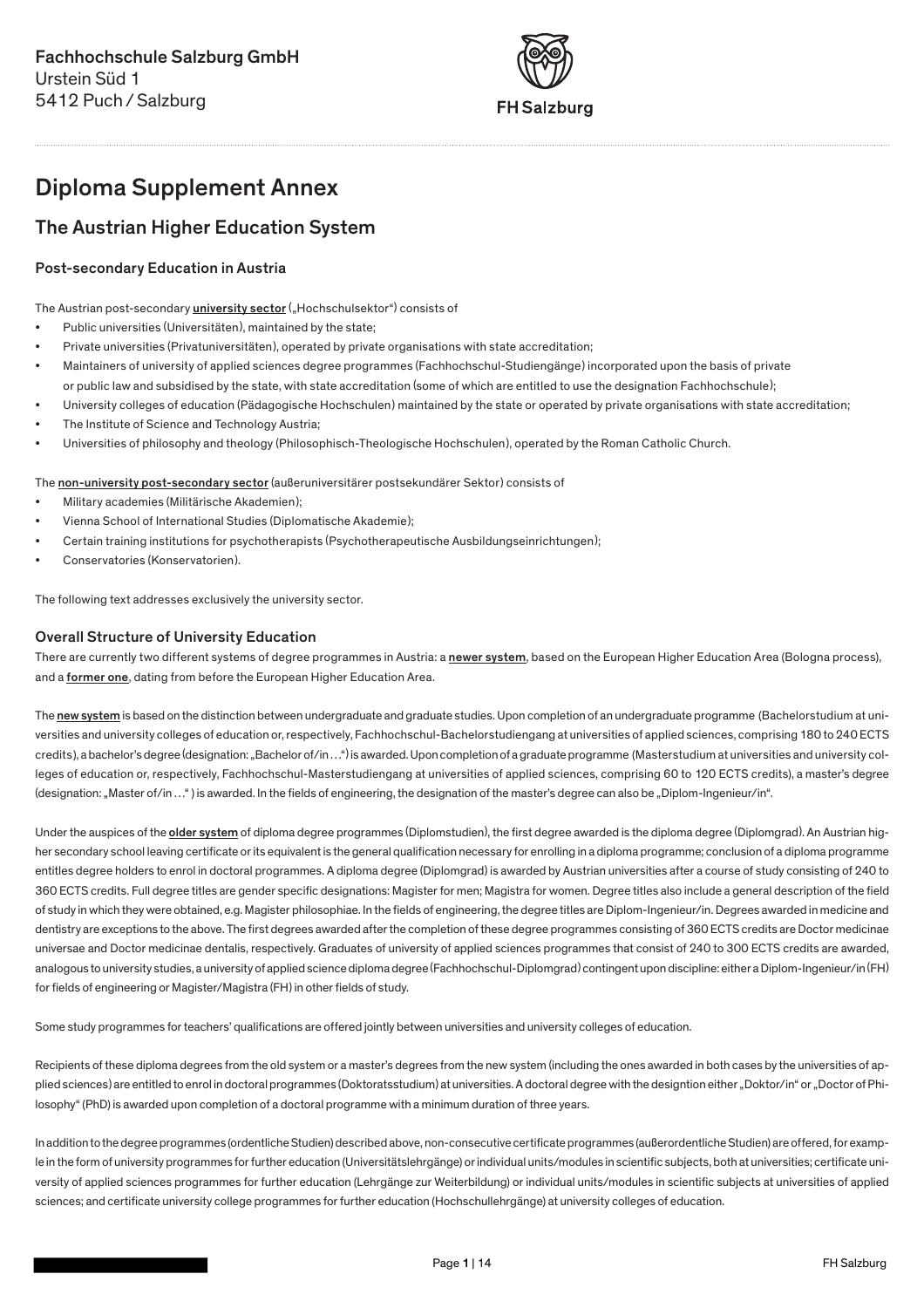

### Bachelor Programme (Bachelorstudium)

Admission to a bachelor programme is granted upon the basis of the Austrian higher secondary school leaving certificate (Reifezeugnis), its foreign equivalent, or the successful completion of a special university entrance qualification examination (Studienberechtigungsprüfung). Students of compulsory lower schools who have completed additional schooling in the form of apprenticeships as skilled workers may take a vocationally based examination acknowledged as equivalent to the higher secondary school leaving certificate (Berufsreifeprüfung). Admission to bachelor programmes in the arts is based on aptitude ascertained by admission examinations. Admission to university of applied sciences bachelor programmes is also possible on the basis of previous vocational or technical experience and qualifications of the applicants. In some university bachelor programmes, in most university of applied sciences bachelor programmes and in bachelor programmes at university colleges of education, admission is based on a selective admission process. Areas/modules of study (Fächer/Module) are specified in curricula. As a rule, the completion of two substantial bachelor papers or projects (Bachelorarbeiten) are required for awarding the degree. University of applied sciences bachelor programmes, bachelor programmes at university college and some bachelor programmes at universities include an internship or practical training. The programme can conclude with a bachelor examination (Bachelorprüfung).

### Master Programme (Masterstudium)

Admission to a master programme is granted on the basis of the successful completion of a subject-relevant bachelor programme or an equivalent post-secondary qualification. In some master programmes admission is based on a selective admission process. Areas/modules of study (Fächer/Module) are specified in curricula. A core requirement is the completion of a master thesis (Masterarbeit). This degree programme concludes with a master examination (Masterprüfung). The approval of the master thesis (Masterarbeit) is a prerequisite for admission to this examination.

### Diploma Programme (Diplomstudium = old system)

Admission to a diploma programme is granted upon the basis of the Austrian higher secondary school leaving certificate (Reifezeugnis), its foreign equivalent, or the successful completion of a special university entrance qualification examination (Studienberechtigungsprüfung). Students of compulsory lower schools who have completed additional schooling in the form of apprenticeships as skilled workers also may take a vocationally based examination acknowledged as equivalent to the higher secondary school leaving certificate (Berufsreifeprüfung). Admission to diploma programmes in the arts is based on aptitude ascertained by admission examinations. Admission to university of applied sciences diploma programmes may also take place upon the basis of previous vocational or technical experience and qualifications of applicants. In some fields of study (e.g. Human Medicine and Dentistry, and university of applied sciences diploma programmes) admission is based on a selective admission process. A degree programme may be divided into stages (Studienabschnitte). The length of each stage of the degree programme as well as the areas of study (Fächer) and content required are articulated in curricula that distinguish between required subjects (Pflichtfächer) and electives (Wahlfächer). Each stage concludes with a diploma examination (Diplomprüfung). University of applied sciences diploma programmes and some diploma programmes at universities include an internship or practical training. The approval of a diploma thesis (Diplomarbeit) is a prerequisite for admission to the

concluding diploma examination.

### Doctoral Programme (Doktoratsstudium)

Admission to a doctoral programme at a university is granted on the basis of the successful completion of a subject-relevant diploma or master programme. Contents and requirements of study are specified in curricula with the focus on the doctoral thesis (Dissertation) as the result of independent research. This degree programme concludes with the approval of the dissertation and with a comprehensive doctoral examination (Rigorosum) or a defensio.

At universities of applied sciences and at university colleges of education no doctoral programmes are offered.

## Evaluation of performance and grading system

### \*Austrian grading scale

According to the modalities for examinations outlined in the curricula, achievement may be assessed by oral and written exams or project related work. In principle oral examinations are open to the public.

### **AGS \* Definition**

|   | <b>EXCELLENT (SEHR GUT)</b><br>Outstanding performance                                                                   |
|---|--------------------------------------------------------------------------------------------------------------------------|
| 2 | GOOD (GUT)<br>Generally good, but with some errors                                                                       |
| 3 | SATISFACTORY (BEFRIEDIGEND)<br>Generally sound work with a number of substantial errors                                  |
| 4 | SUFFICIENT (GENÜGEND)<br>Performance meets the minimum criteria                                                          |
|   | SUCCESSFULLY COMPLETED (MIT ERFOLG TEILGENOMMEN)<br>Positive performance, where a strict differentiation is not adequate |
| 5 | INSUFFICIENT < 50% (NICHT GENÜGEND)<br>Substantial improvement necessary; requirement of further work                    |
|   | NOT COMPLETED (OHNE ERFOLG TEILGENOMMEN)<br>Negative performance, where a strict differentiation is not adequate         |

### Grades for comprehensive examinations, i.e. covering materials from various subjects

| <b>POSITIVE</b> | <b>PASS WITH DISTINCTION (MIT AUSZEICHNUNG BESTANDEN)</b><br><b>PASS WITH MERIT (MIT GUTEM ERFOLG BESTANDEN)</b><br><b>PASS (BESTANDEN)</b> |
|-----------------|---------------------------------------------------------------------------------------------------------------------------------------------|
| NEGATIVE        | INSUFFICIENT (NICHT BESTANDEN)                                                                                                              |
|                 |                                                                                                                                             |

Source: Ferderal Ministry of Science, Research and Economy, Unit VI/7, September 2014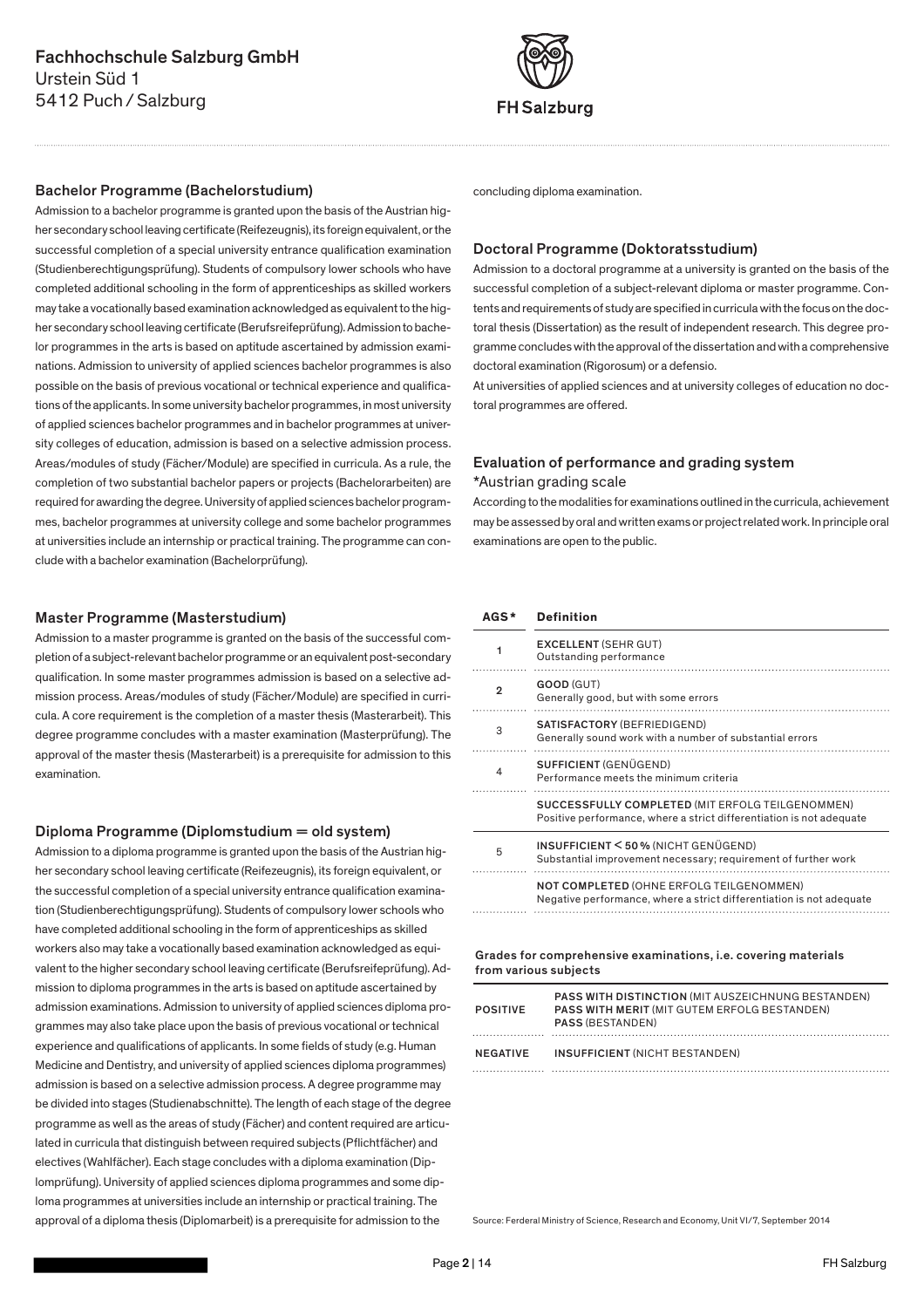

## Module Descriptions

The following modules have been completed during this study and/or have been recognized due to prior learning. Recognized modules from a previous study on direct entry into a higher semester are not listed here.

| Modules (Module description, module class, module explanation)                                                                                                                                                                                                                                                                                                                                                                                                                                                                                                                                                                                                                    | <b>ECTS</b>    |
|-----------------------------------------------------------------------------------------------------------------------------------------------------------------------------------------------------------------------------------------------------------------------------------------------------------------------------------------------------------------------------------------------------------------------------------------------------------------------------------------------------------------------------------------------------------------------------------------------------------------------------------------------------------------------------------|----------------|
|                                                                                                                                                                                                                                                                                                                                                                                                                                                                                                                                                                                                                                                                                   | 2              |
| Control and feedback control systems IL (4. Course Semester)                                                                                                                                                                                                                                                                                                                                                                                                                                                                                                                                                                                                                      | $\overline{2}$ |
| Basic methods of control engineering for the modeling, analysis and synthesis of control circuits were introduced. The graduates understand the principle of control engineering<br>in buildings and know its most important components.                                                                                                                                                                                                                                                                                                                                                                                                                                          |                |
| Bachelor thesis 1: Bachelor project                                                                                                                                                                                                                                                                                                                                                                                                                                                                                                                                                                                                                                               |                |
| Bachelor thesis 1: Bachelor project PT (4. Course Semester)                                                                                                                                                                                                                                                                                                                                                                                                                                                                                                                                                                                                                       |                |
| The graduates can independently carry out written tasks in a systematic manner. In addition to being able to analyse and describe problems, they can also recognize and<br>formulate objectives. They systematically developed the bachelor thesis which is oriented towards the specialisation subjects. The graduates acquired the ability to differentiate<br>between personal and external intellectual property as well as justify and argue for their approach. The graduates can communicate their specialised knowledge and hold<br>interdisciplinary discussions. They are capable of implementing the required techniques and possess the necessary key qualifications. |                |
| <b>Bachelor thesis 2</b>                                                                                                                                                                                                                                                                                                                                                                                                                                                                                                                                                                                                                                                          | 12             |
| Bachelor thesis 2: Accompanying seminar SE (6. Course Semester)                                                                                                                                                                                                                                                                                                                                                                                                                                                                                                                                                                                                                   | 12             |
| The graduates can independently carry out written tasks in accordance with scientific methods. They systematically developed the bachelor thesis which was oriented towards<br>the specialisation subjects. The graduates acquired the ability to differentiate between personal and external intellectual property. They can justify and argue for their approach,<br>and illustrate interconnections with the work placement.<br>Building Automation Technology, Information Technology and Energy Technology                                                                                                                                                                   | 6              |
| Building Automation Systems IL (3. Course Semester)                                                                                                                                                                                                                                                                                                                                                                                                                                                                                                                                                                                                                               | $\overline{2}$ |
| Information and communication technology IL (3. Course Semester)                                                                                                                                                                                                                                                                                                                                                                                                                                                                                                                                                                                                                  |                |
| The graduates have an overview of the switching mechanisms, regulation and control strategies and are familiar with the subject-specific concepts and terms as well as the<br>basics of computer systems and networks. They have fundamental knowledge in programming and are able to implement it practically for specific IT problems.                                                                                                                                                                                                                                                                                                                                          |                |
| <b>Construction and Building Technology Competences 1</b>                                                                                                                                                                                                                                                                                                                                                                                                                                                                                                                                                                                                                         | 12             |
| Ecology VO (1. Course Semester)                                                                                                                                                                                                                                                                                                                                                                                                                                                                                                                                                                                                                                                   | $\overline{2}$ |
| GL Structural design training IL (1. Course Semester)                                                                                                                                                                                                                                                                                                                                                                                                                                                                                                                                                                                                                             |                |
| Structural building construction VO (1. Course Semester)                                                                                                                                                                                                                                                                                                                                                                                                                                                                                                                                                                                                                          |                |
| Sustainable construction VO (1. Course Semester)                                                                                                                                                                                                                                                                                                                                                                                                                                                                                                                                                                                                                                  | $\overline{2}$ |
| The graduates became familiar with the basic principles associated with the ecology of the basic materials and the construction materials, and received an overview of the subject<br>of social sustainability. The basic principles of sustainable building were illustrated. The graduates became familiar with the constructive details of structural engineering and can<br>subject them to material and architectural analyses.                                                                                                                                                                                                                                              |                |
| <b>Construction and Building Technology Competences 2</b>                                                                                                                                                                                                                                                                                                                                                                                                                                                                                                                                                                                                                         | 10             |
| GL Technical building equipment IL (2. Course Semester)                                                                                                                                                                                                                                                                                                                                                                                                                                                                                                                                                                                                                           |                |

Structural Planning IL (2. Course Semester) 2 VT Structural design training IL (2. Course Semester) 4 

The graduates were trained in the basic disciplines of the construction domain. The emphasis was laid on the expertise in the structural design, structural planning as well as on the important aspects of the technical building equipment.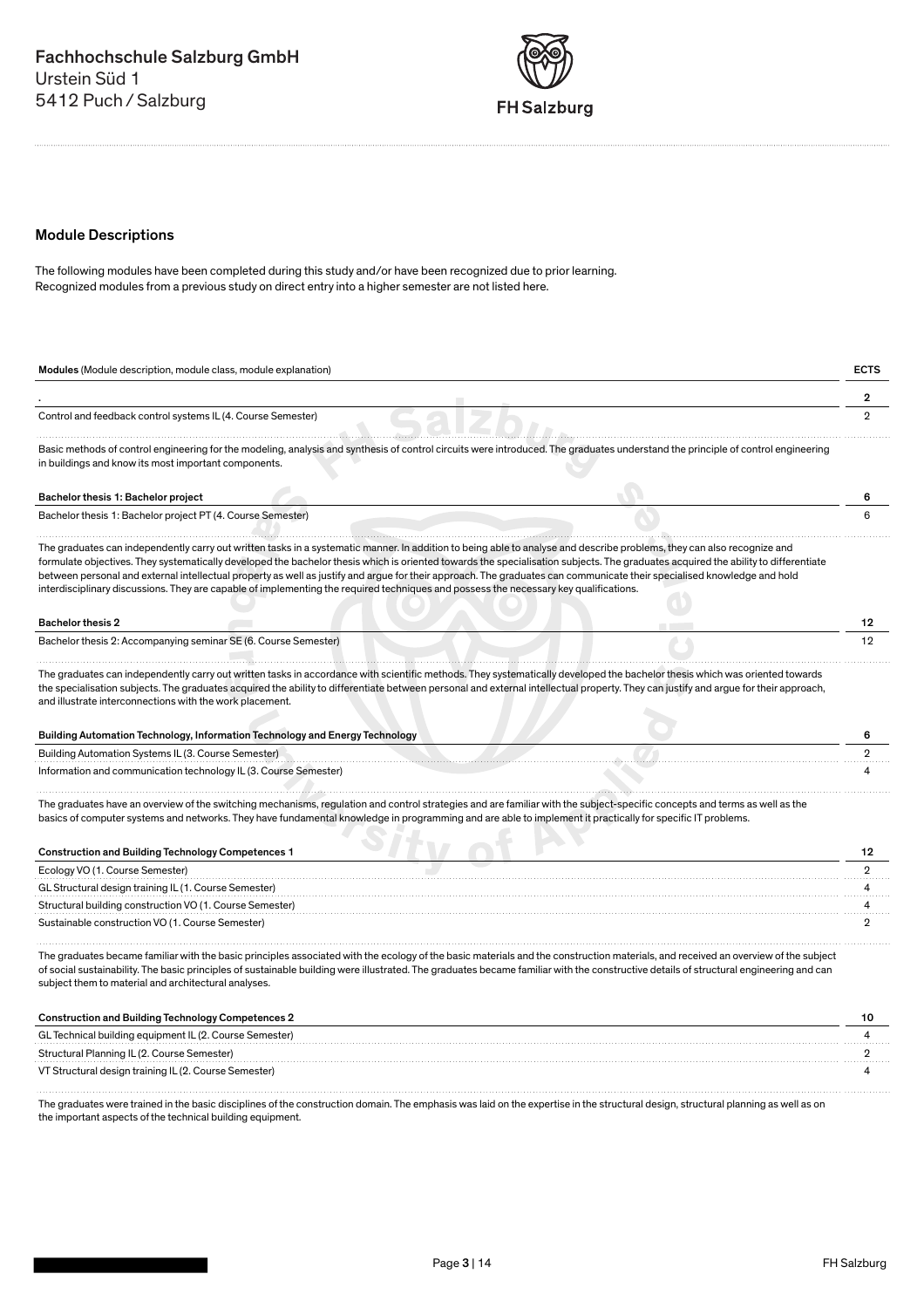

| Modules (Module description, module class, module explanation) |  |
|----------------------------------------------------------------|--|
| <b>Construction and Building Technology Competences 3</b>      |  |
| Elective Module Building Physics IL (3. Course Semester)       |  |
| Integrated structural design IL (3. Course Semester)           |  |
| Project management IL (3. Course Semester)                     |  |
| VT Technical building systems VO (3. Course Semester)          |  |

The graduates are capable of planning, designing and dimensioning construction-related technical systems in facilities. They are well-acquainted with the subject-specific manner of representation and the technical vocabulary, which enables them to communicate with other engineering disciplines. Furthermore, they can integrate the special technological knowledge of the structural planning process, material science, structural physics and building technology into an integral scheduling process. The graduates acquired basic knowledge of project management and have the ability to independently manage projects in the area of quality assurance.

| <b>Construction and Building Technology Competences 4</b>  |  |
|------------------------------------------------------------|--|
| Application of Building Technology IL (4. Course Semester) |  |
| Project Development IL (4. Course Semester)                |  |
|                                                            |  |

The graduates learned how to carry out interdisciplinary, application-oriented projects, supported by computers, for various trade disciplines ¿ heating/air conditioning/electrical engineering, focusing heavily on the preparation of construction, building and operation documentation. The graduates learned the foundations of building project planning and became familiar with the construction process. The also got an insight into project management and project development.

## Construction and Legal Doctrine 1 6

| Construction Management IL (3. Course Semester) |  |  | . |
|-------------------------------------------------|--|--|---|
| Legal studies IL (3. Course Semester)           |  |  |   |
|                                                 |  |  |   |

This module gave the graduates an overview of the system of jurisprudence associated with the construction sector. The graduates have an overview of legal provisions concerning the planning law and can identify and utilise the instruments of land-use planning and the specifications associated with the permissibility of construction projects. At the same time, they received an overview of the various local authorities and their tasks, as well as an overview of the decision-making processes used within the municipalities (whose planning authority covers the construction in question). Based on that the graduates can skillfully collaborate with the various stakeholders involved in a construction project.

### **Construction and Legal Doctrine 2** 4

| Building Calculations IL (5. Course Semester) |  |  |
|-----------------------------------------------|--|--|
| Business Planning IL (5. Course Semester)     |  |  |
|                                               |  |  |

The graduates are enabled to prepare, process and test the cost calculations. They also obtained fundamental knowledge in order to prepare business plans and know the basic key business figures and analyses.

| Design and blueprint 1                            |  |  |  |  |
|---------------------------------------------------|--|--|--|--|
| Descriptive geometry IL (1. Course Semester)      |  |  |  |  |
| GL Building design VO (1. Course Semester)        |  |  |  |  |
| Technical drawing and CAD IL (1. Course Semester) |  |  |  |  |

The graduates became familiar with the basic principles associated with thinking in three dimensions and three-dimensional representation. They were introduced to techniques of representation and projection. The graduates can identify, represent (with the help of pictorial, graphical and other suitable types of media) and design three-dimensional, architectural circumstances. The graduates acquired the basic knowledge to implement utilisation-related specifications in functional, economical and aesthetic structures in a manner that takes all the project-specific constraints into consideration.

| Design and blueprint 2                                      |  |
|-------------------------------------------------------------|--|
| BIM - Building Information Modeling UB (2. Course Semester) |  |
| VT Building design VO (2. Course Semester)                  |  |

The graduates are capable of working with a structural design. They can analyse the framework conditions and use specific work steps to develop the project. The graduates possess the basic knowledge associated with the norm-based representation of components and assemblies in construction diagrams, and are capable of reading the diagrams. Furthermore, they are also capable of independently creating norm-based technical diagrams.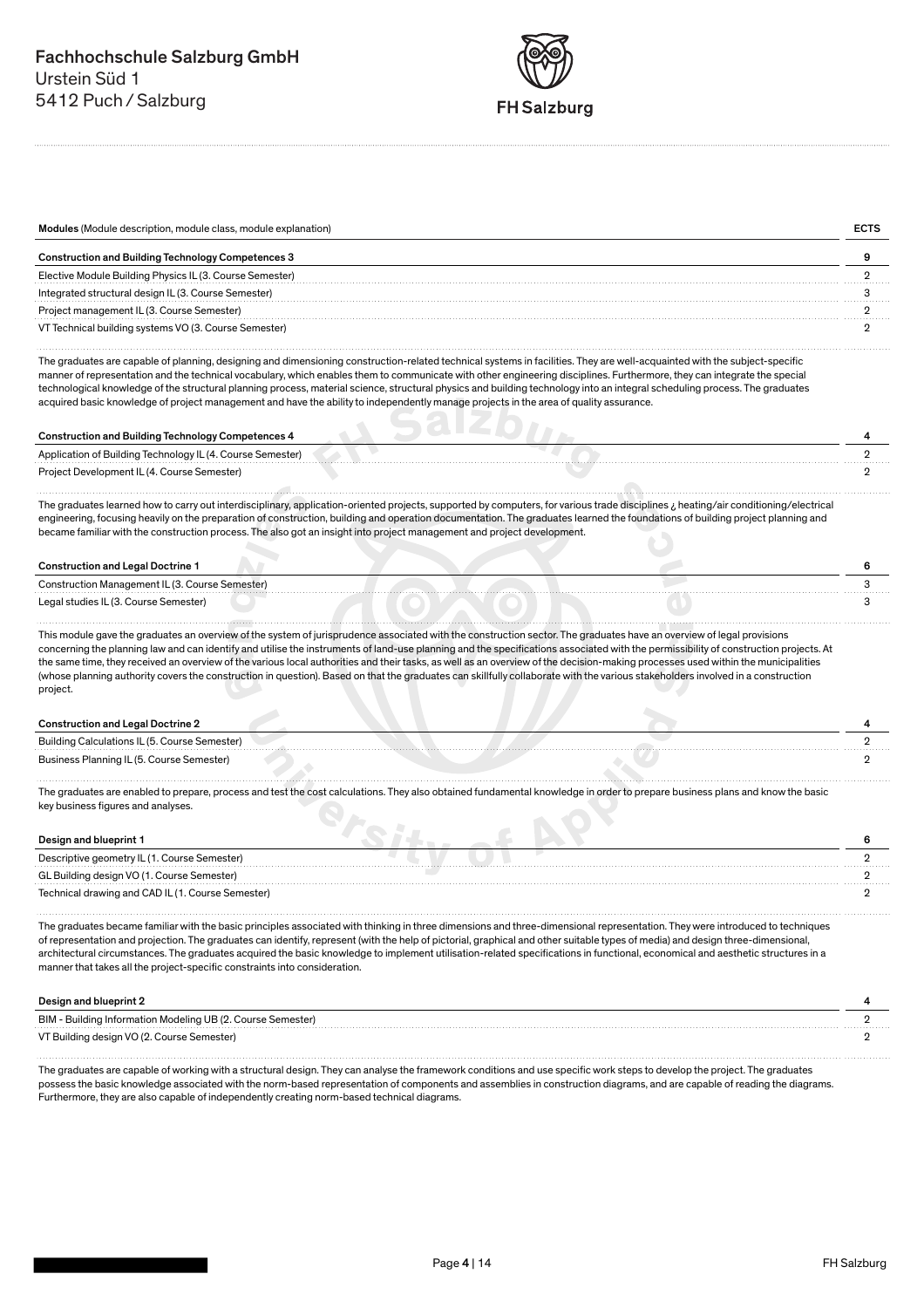

| <b>Economics of construction</b>                                                                                                                                                                                                                                                                                                                                                                                                                                                                                                                                                                                                                                                                                                 | 2 |
|----------------------------------------------------------------------------------------------------------------------------------------------------------------------------------------------------------------------------------------------------------------------------------------------------------------------------------------------------------------------------------------------------------------------------------------------------------------------------------------------------------------------------------------------------------------------------------------------------------------------------------------------------------------------------------------------------------------------------------|---|
| Materials Handling IL (6. Course Semester)                                                                                                                                                                                                                                                                                                                                                                                                                                                                                                                                                                                                                                                                                       |   |
| The graduates acquired basic knowledge about the central aspects and connections of the building economics. They are also able to assess the impact of holistic planning on<br>increasing energy efficiency and minimizing life cycle costs. They got an overview of the current funding system as well as the competence to advise builders and plan appropriate<br>measures.                                                                                                                                                                                                                                                                                                                                                   |   |
| <b>Energy Technologies</b>                                                                                                                                                                                                                                                                                                                                                                                                                                                                                                                                                                                                                                                                                                       | 2 |
| Energy technology (renewable energies) VO (2. Course Semester)                                                                                                                                                                                                                                                                                                                                                                                                                                                                                                                                                                                                                                                                   |   |
| In the foundations of energy technology, the graduates learned the spectrum of this field of technology and were made familiar with the essential areas of classic energy<br>technology and the newer regenerative energy generation. Production, transformation and distribution are recognised by them as important elements of this professional field,<br>including their responsibility for efficiency and resources protection.                                                                                                                                                                                                                                                                                            |   |
|                                                                                                                                                                                                                                                                                                                                                                                                                                                                                                                                                                                                                                                                                                                                  |   |
| Individual social competence and communication-related competence 1                                                                                                                                                                                                                                                                                                                                                                                                                                                                                                                                                                                                                                                              |   |
| Self- & resource management UB (1. Course Semester)                                                                                                                                                                                                                                                                                                                                                                                                                                                                                                                                                                                                                                                                              |   |
|                                                                                                                                                                                                                                                                                                                                                                                                                                                                                                                                                                                                                                                                                                                                  |   |
| The graduates acquired knowledge to assess their own performance and performance limits. They know their resource capacities as well as the principles of goal setting and<br>time management. Furthermore, they are familiar with methods and techniques for the effective and efficient handling of personal mental and physical stress situations.                                                                                                                                                                                                                                                                                                                                                                            |   |
|                                                                                                                                                                                                                                                                                                                                                                                                                                                                                                                                                                                                                                                                                                                                  | 2 |
|                                                                                                                                                                                                                                                                                                                                                                                                                                                                                                                                                                                                                                                                                                                                  |   |
|                                                                                                                                                                                                                                                                                                                                                                                                                                                                                                                                                                                                                                                                                                                                  |   |
|                                                                                                                                                                                                                                                                                                                                                                                                                                                                                                                                                                                                                                                                                                                                  | 2 |
|                                                                                                                                                                                                                                                                                                                                                                                                                                                                                                                                                                                                                                                                                                                                  | 2 |
| Individual social competence and communication-related competence 2<br>Effective communication UB (2. Course Semester)<br>The graduates are capable of communicating subject-specific issues and circumstances tailored to a specific target group. They are familiar with the important basic principles of<br>internal and external business communication, and can use the right instruments to facilitate such communication.<br><b>Integration Module 1</b><br>Building Simulation IL (4. Course Semester)                                                                                                                                                                                                                  |   |
|                                                                                                                                                                                                                                                                                                                                                                                                                                                                                                                                                                                                                                                                                                                                  |   |
|                                                                                                                                                                                                                                                                                                                                                                                                                                                                                                                                                                                                                                                                                                                                  |   |
| The integration module conveyed specific expertise to the graduates, in a chosen subject area out of energy conscious and optimised building methods and trained how to<br>communicate in English. In the framework of this module the participants learned how to use and judge the relevant necessary programmes and products. Through this, they<br>became qualified points of contact in the planning of high-energy efficient buildings and are able to competently advise developers. The graduates know the basics of building<br>simulation. They understand the important relationships in the subject areas of energy and building technology.<br>Integration module 2<br>Integration: English UB (5. Course Semester) |   |
|                                                                                                                                                                                                                                                                                                                                                                                                                                                                                                                                                                                                                                                                                                                                  |   |
| The graduates are capable of using a current case study to illustrate in English the aspects of smart buildings and the trends associated with them. They can summarise, present<br>and defend the important aspects of a project plan.<br>Integration module 3                                                                                                                                                                                                                                                                                                                                                                                                                                                                  | 4 |
| Building certifications 1 IL (5. Course Semester)                                                                                                                                                                                                                                                                                                                                                                                                                                                                                                                                                                                                                                                                                |   |
|                                                                                                                                                                                                                                                                                                                                                                                                                                                                                                                                                                                                                                                                                                                                  |   |
| With regard to the certification systems, the graduates came to know the label 'passive house' and received a thorough basic training and up-to-date expertise in the successful<br>constructional and economic development of passive house projects in new constructions and refurbishment. The graduates are able to implement a project in passive house<br>design. They can calculate efficiency of passive houses and know the basics of quality assurance of a project in passive house design.<br>Integration module 4                                                                                                                                                                                                   |   |

operation, maintenance and dismantling. They know the basics of the preparation and assessment of energy certificates.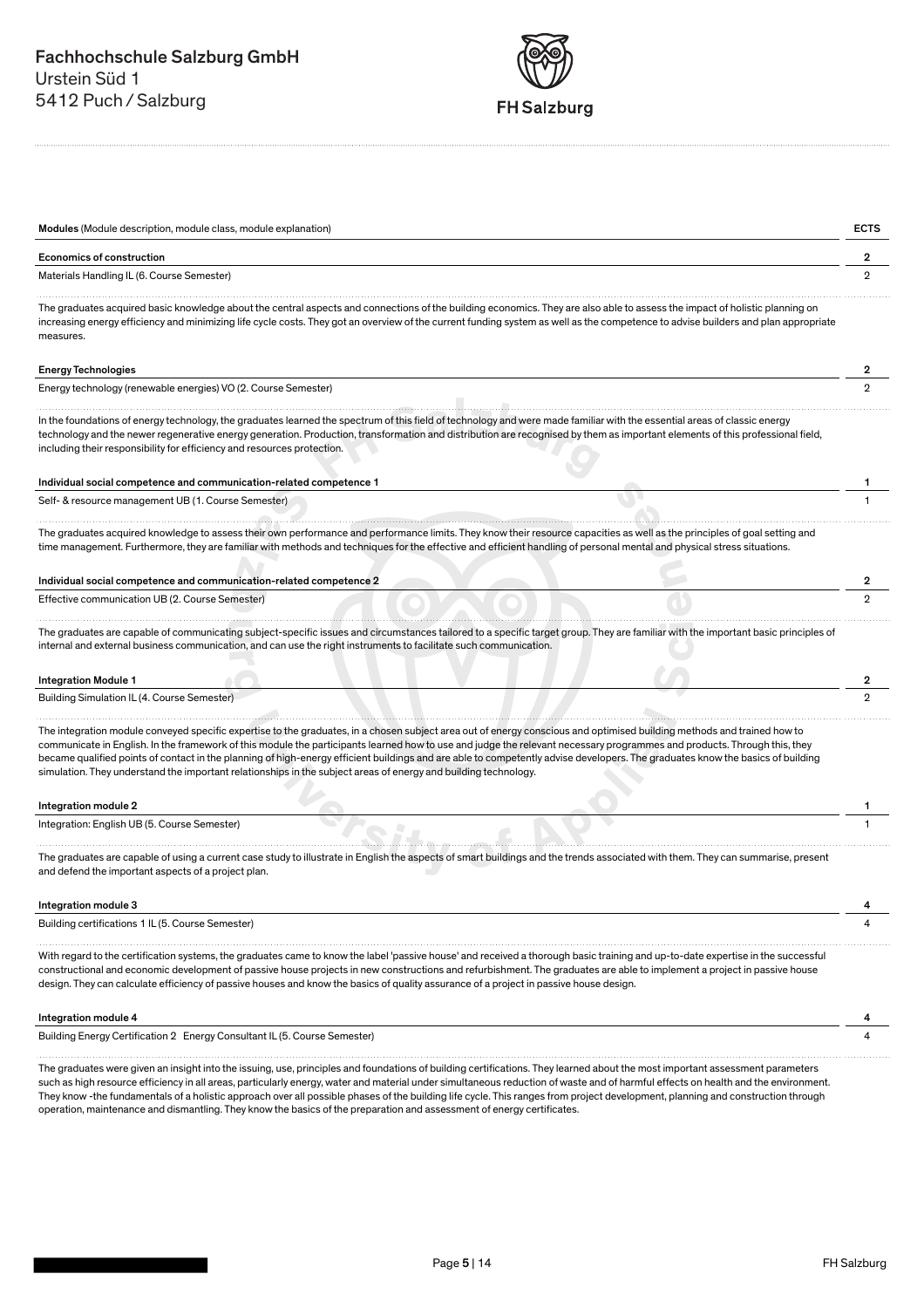

| Modules (Module description, module class, module explanation)      |  |
|---------------------------------------------------------------------|--|
| Integrative project 1                                               |  |
| Environmental Accounting   Life-Cycle Costs IL (3. Course Semester) |  |
| Integrative project PT (3. Course Semester)                         |  |

The graduates learned to understand blueprints and the schedules associated with buildings having differentiated spatial and functional requirements. They can independently develop design and planning strategies to be used in a structured and integrated planning process. Furthermore, the graduates are capable of using the appropriate types of media to illustrate the contents of the plan in question in a vivid and technically correct manner. This work enhances the graduates' practical and project management-oriented skills. In addition, an analysis of the life cycle costs of buildings as well as life cycle assessments in general (inventory analysis, impact assessment, etc.) and in the building sector in particular (production, construction and dismantling) took place.

| Integrative project 2                   |  |
|-----------------------------------------|--|
| Scientific Work UB (4. Course Semester) |  |

The graduates were enabled to independently pursue a goal-oriented topic development for scientific work.

<u> 1999 - Johann Stone, Amerikaansk ferhandsk ferhandse ferhandse ferhandse ferhandse ferhandse ferhandse ferhandse ferhandse ferhandse ferhandse ferhandse ferhandse ferhandse ferhandse ferhandse ferhandse ferhandse ferhand</u>

### Internship 18

Professional placement PT (4. Course Semester) Professional placement PT (5. Course Semester) 4 Professional placement PT (6. Course Semester)

The graduates acquired the ability to understand, take over, process and document the results of a task that is part of a larger project and exists within a professional environment.

In particular, the graduates learned about the workflow that is used within a professional environment and the manner in which the different groups are organised. They learned how to use the practical and theoretical knowledge that they have acquired in a professional environment. Furthermore, they also learned to assess the relevance of scientific issues. The graduates are capable of classifying their field of study with respect to social, historical or legal references. In addition to acquiring the ability to detect the networking options (with regard to a professional environment) associated with their field of study, they also became capable of detecting the ways in which their field of study can be utilised in their professional lives.

### Knowledge and Social Competences 1 2

VT English UB (4. Course Semester) 2

The graduates can understand, summarise and discuss technical articles in English. With the help of diagrams or plans, students are able to explain and provide written and verbal descriptions of trends, process cycles and relevant consequences. They are capable of communicating effectively in English in typical industry-related contexts.

### Knowledge and social skills 2

Knowledge and Information Management IL (5. Course Semester) 2

In this module the graduates obtained knowledge regarding the aims, tasks and methods of information and knowledge management and are able to analyse different concepts/ perspectives.

### Project 1 4

GL Smart Building PT (1. Course Semester) 4

The graduates acquired planning-related abilities through conceptual, project-oriented exercises. Furthermore, group activities were used to teach them teamwork. The graduates are capable of carrying out a systematic analysis in order to reflect the strengths and weaknesses of their own and their resources' expertise. Furthermore, they are familiar with the instruments that facilitate the efficient utilisation of the said resources.

### Project 2 5

| Field trip PT (2. Course Semester)        |  |
|-------------------------------------------|--|
| VT Smart Building PT (2. Course Semester) |  |

The graduates acquired planning-related abilities and are skilled in using and integrating analogue and digital technology. Furthermore, the skills associated with the 'Core 2' module (energy performance certificate, building certification/green building, passive house design course) were acquired integratively in the third year of study. The graduates are capable of planning, designing and dimensioning construction-related technical systems in facilities. They are well-acquainted with the subject-specific manner of representation and the technical vocabulary, which enables them to communicate with other engineering disciplines.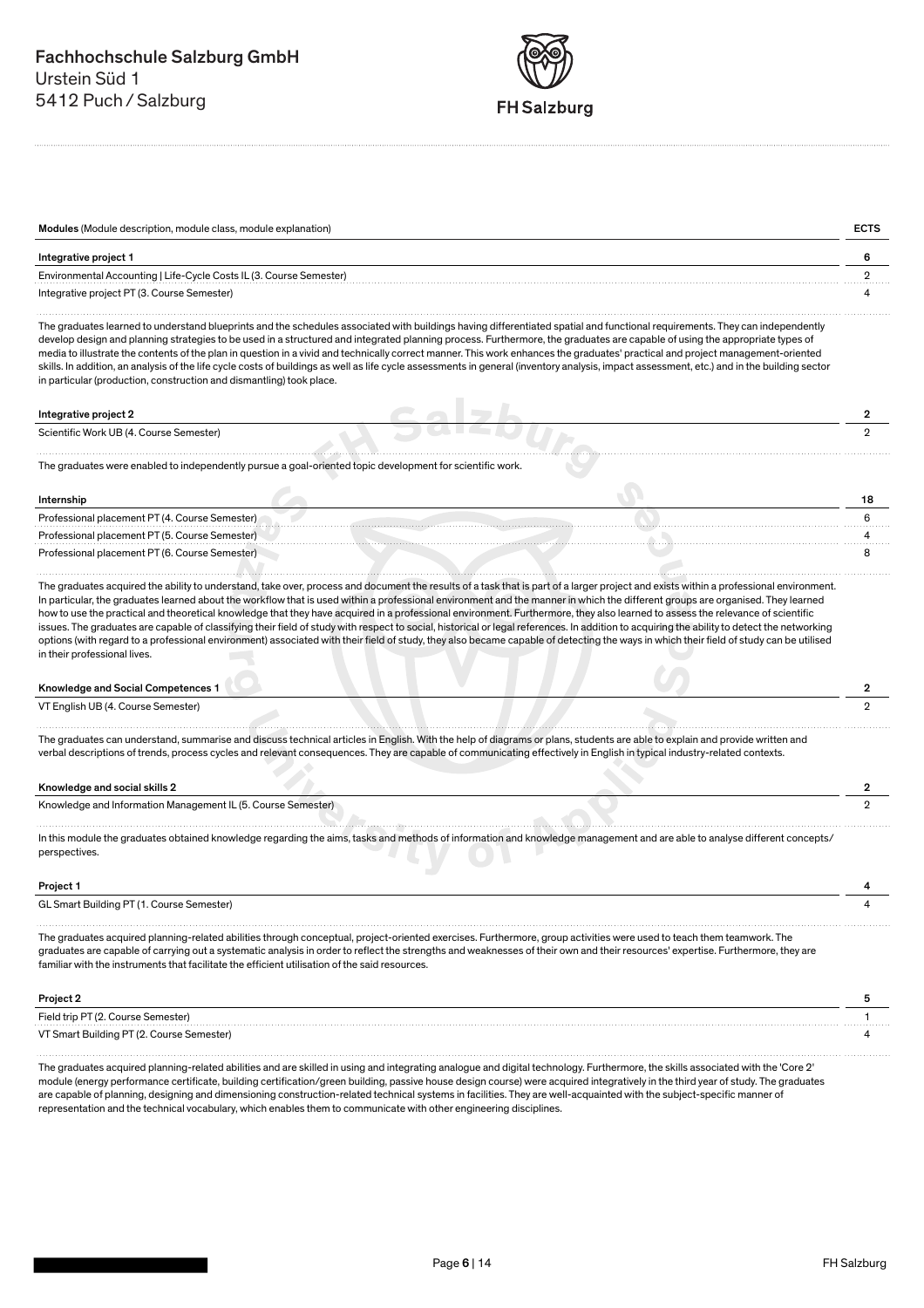

| Modules (Module description, module class, module explanation) |  |
|----------------------------------------------------------------|--|
| Quality management and environmental management                |  |
| Environmental management IL (5. Course Semester)               |  |
| Quality management IL (5. Course Semester)                     |  |

The graduates are capable of assessing the environmental relevance of the production processes and products that are found in the construction industry and the field of architecture. They are sensitised to the principles of sustainability. Furthermore, they are well-acquainted with the central aspects of the quality assurance and environmental management processes that are used in the construction industry. The graduates also have the option of acquiring certificates of environmental or quality assurance representatives.

### Scientific and engineering-oriented basic principles 1 6

| GL Building physics IL (1. Course Semester) |  |
|---------------------------------------------|--|
| GL Mathematics 1 IL (1. Course Semester)    |  |
| Structural analysis IL (1. Course Semester) |  |
|                                             |  |

The graduates are familiar with the basic engineering-related and scientific relationships between structural physics and statics. Furthermore, they can use the relevant technical rules and apply the said rules to secondary disciplines.

| Scientific and engineering-oriented basic principles 2 |  |
|--------------------------------------------------------|--|
| GL Mathematics 2 IL (2. Course Semester)               |  |
| Physics and Thermodynamics IL (2. Course Semester)     |  |
| VT Building physics IL (2. Course Semester)            |  |

The graduates became familiar with the basic secondary principles of structural physics and the fundamental relationships between physics and mathematics. Furthermore, they acquired basic knowledge in in the fields of mechanics, radiation, heat, electromagnetism and thermodynamics. They can utilise this basic knowledge and introduce it into secondary disciplines.

### Scientific and engineering-oriented basic principles 3 2

VT Mathematics IL (3. Course Semester) 2

The graduates gained insight into analytical geometry in the two- and three-dimensional space. They know vectors, matrices and determinants, eigenvalues, eigenvectors, and their use for the solution of linear differential equations. They deepened their knowledge in exercises with practical demonstrations and calculation examples.

# Smart building systems 1 6

| Building Automation IL (4. Course Semester)      |  |
|--------------------------------------------------|--|
| Smart Building Systems 1 IL (4. Course Semester) |  |

When it comes to smart buildings, the graduates possess the basic knowledge on how building management systems and building automation systems are integrated and combined. They are familiar with the options associated with changing the characteristics and functions of the building management system by utilising and adjusting the control techniques used in a smart building. They can define the integration of the smart building into the network architecture of thermal, electrical and telecommunication networks. They can also describe the important characteristics of the building within the framework of the systems in question.

### Smart building systems 2 6

| Smart Building Systems 2 IL (5. Course Semester) |  |
|--------------------------------------------------|--|
|                                                  |  |

When it comes to smart buildings, the graduates possess detailed knowledge about the manner in which building management systems and building automation systems are integrated and combined. They can use the requirements that the smart building is subject to as a basis for determining the characteristics of the building's components and the overriding automation systems, as well as the manner in which they are to be integrated. Based on this, they can develop complete solutions for the system of a smart building.

| Smart building systems 3                                     |  |
|--------------------------------------------------------------|--|
| Seminar: Smart Building Systems 3 SE (6. Course Semester)    |  |
| Smart Building Systems 3 - Expertise IL (6. Course Semester) |  |

The graduates possess detailed knowledge about the latest topics and systems associated with the domains of building management, the automation systems that are used in buildings and energy management. They are also very well-acquainted with the manner in which the said systems are connected to smart grids, the function that they carry out within smart grids and the possible integration of e-mobility. The graduates are capable of assessing existing systems and buildings with respect to their functions and further development. They are also capable of discussing new developments. The graduates are acquainted with the latest examples and applications of the systems used in conjunction with smart buildings and can provide technical information regarding these systems.

. . . . . . . . .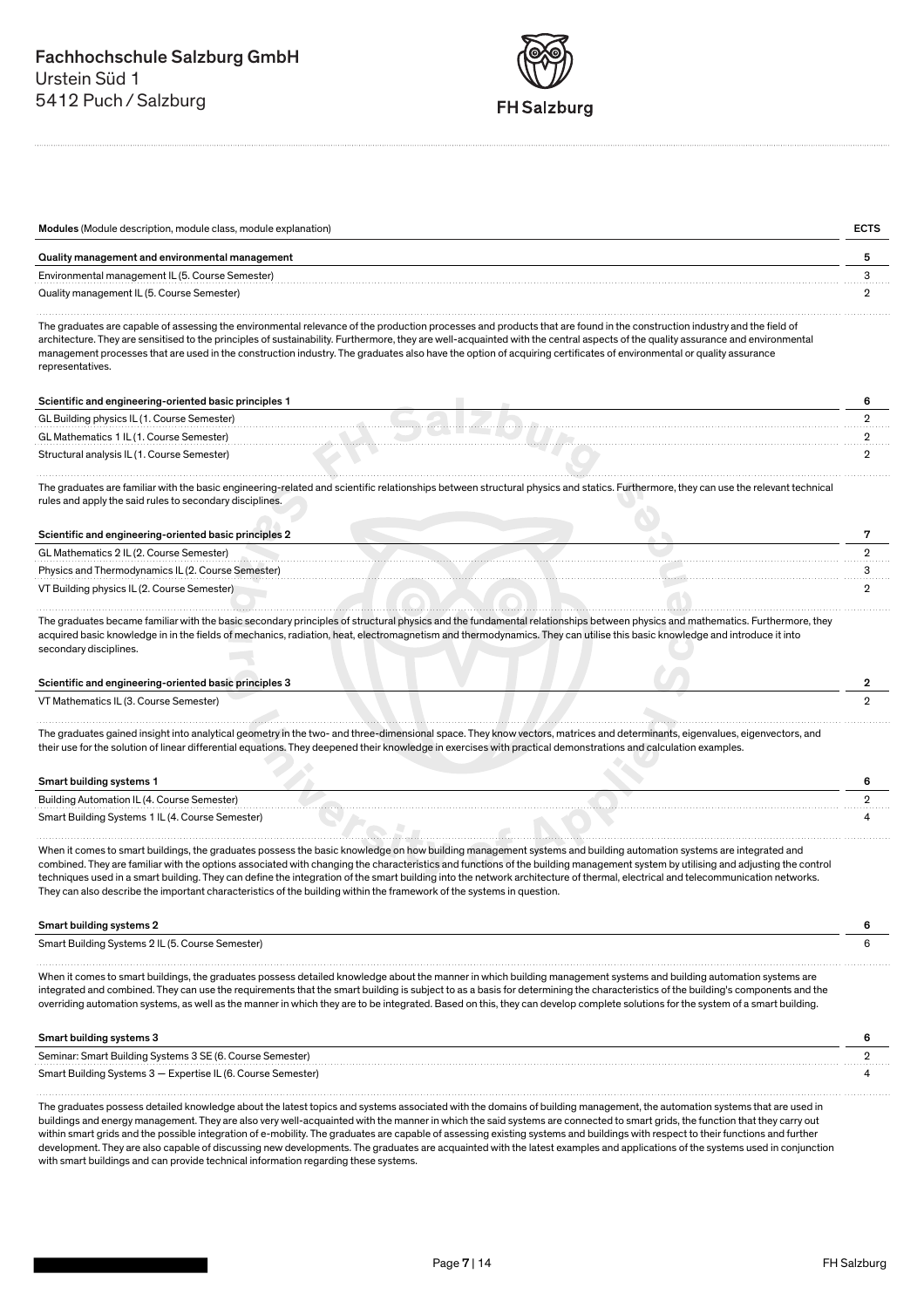

| Modules (Module description, module class, module explanation) |  |
|----------------------------------------------------------------|--|
| <b>Social Skills 2</b>                                         |  |
| GL English UB (3. Course Semester)                             |  |
| $\sim$<br>.                                                    |  |

The graduates acquired specific vocabulary as well as the ability to present and discuss current topics in the field of smart building, energy technology and sustainability in English, to extract relevant facts from specialist texts and to formulate requirements and specifications.

### Social skills 1 1

Teambuilding / team processes UB (1. Course Semester) 1

The graduates can describe the basic sequences associated with team-building and the different roles that are related to it, and ensure that these sequences are reflected in their own project-related experience. They are capable of detecting and analysing conflicts and utilising solution-strategies.

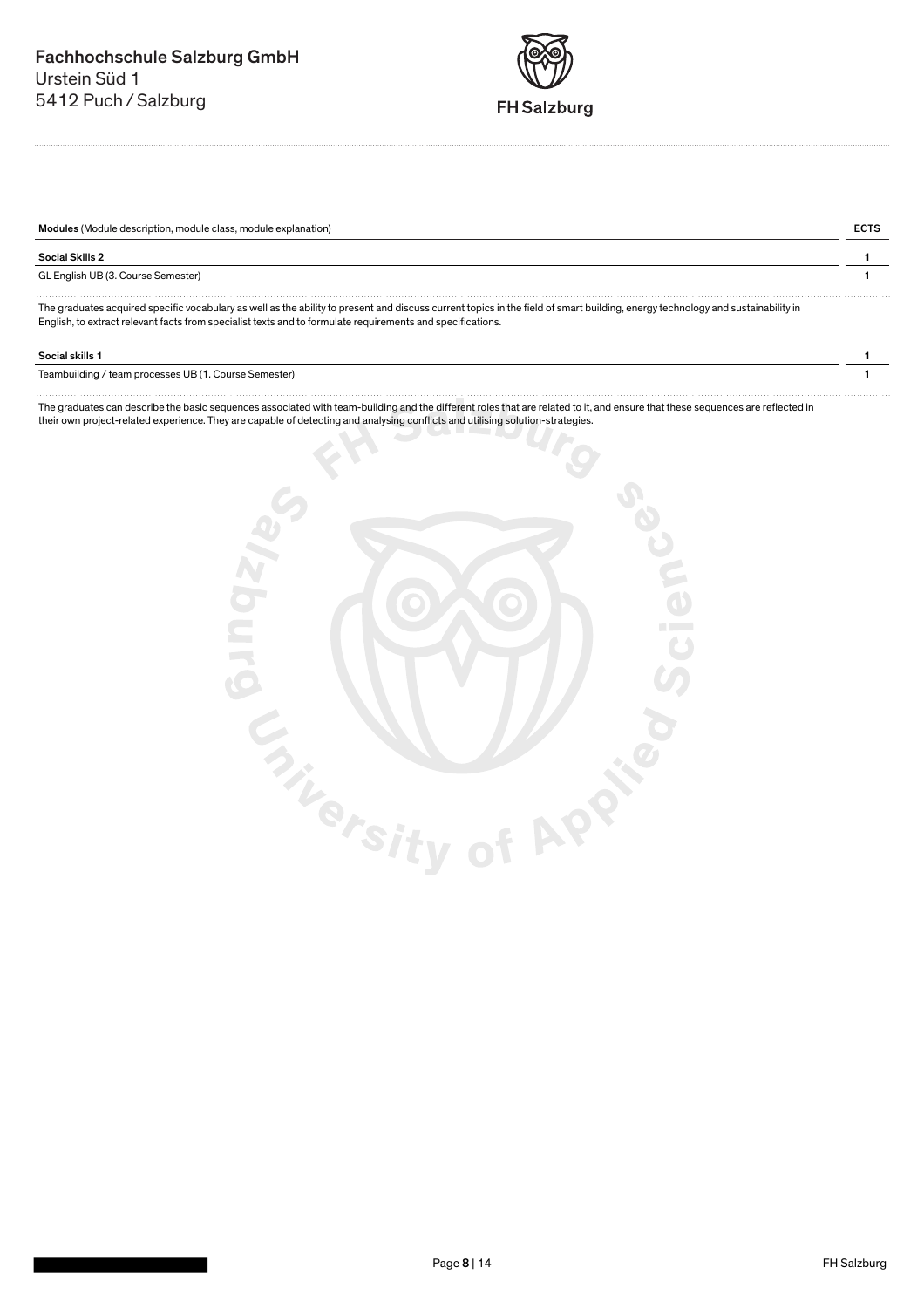

# Transcript of Records winter semester 2016/17

Last name, First name Date of birth Student identification number

Smart Building - Energy Efficient Building Technology & Sustainable Construction

Degree programme

Bachelor degree programme (part-time), Semester 1

Study organization and semester

| Course code | Course title                                     | Type | <b>SWS</b>     | Exam date  | <b>ECTS</b><br>Credits | Local grade    |
|-------------|--------------------------------------------------|------|----------------|------------|------------------------|----------------|
| SMBB1DAGIL  | Descriptive geometry                             | IL   | $\overline{2}$ | 12.09.2016 | $\overline{2}$         | <b>RPL</b>     |
| SMBB10K0VO  | Ecology                                          | VO   | $\overline{2}$ | 03.02.2017 | $\overline{2}$         | Good (2)       |
| SMBB1GLGVO  | GL Building design                               | VO   | 2              | 04.02.2017 | 2                      | Excellent (1)  |
| SMBB1BP1IL  | GL Building physics                              |      | $\overline{2}$ | 15.12.2016 | $\overline{2}$         | Good (2)       |
| SMBB1MA1IL  | <b>GL Mathematics 1</b>                          |      | $\overline{2}$ | 13.01.2017 | $\overline{2}$         | Good (2)       |
| SMBB1GLSPT  | <b>GL Smart Building</b>                         | PT   |                | 21.01.2017 |                        | Good (2)       |
| SMBB1GLBIL  | GL Structural design training                    | IL   | З              | 04.02.2017 |                        | Good (2)       |
| SMBB1SRMUE  | Self- & resource management                      | UB   |                | 17.09.2016 |                        | P              |
| SMBB1STKIL  | Structural analysis                              | н.   | $\mathbf{2}$   | 20.11.2016 | ŋ                      | <b>RPL</b>     |
| SMBB1KHBVO  | Structural building construction                 | VO   | $\overline{2}$ | 28.01.2017 | 4                      | Good (2)       |
| SMBB1NBAVO  | Sustainable construction                         | VO   | $\overline{2}$ | 14.01.2017 | $\overline{2}$         | Sufficient (4) |
| SMBB1TBPUE  | Teambuilding / team processes                    | UB   |                | 17.09.2016 |                        | Excellent (1)  |
| SMBB1TEZIL  | Technical drawing and CAD                        | IL   | $\overline{2}$ | 27.01.2017 | $\overline{2}$         | Excellent (1)  |
|             | Sum total of successfully completed ECTS credits |      |                |            | 30                     |                |
|             |                                                  |      |                |            |                        |                |

The grade average weighted according to ECTS-credits for 1. WS 2016 equals 1.96 (excluding recognized or extracurricular courses).

**Sity of APP** 

Kuchl, 11.06.2019



- 
- 
- 
- 
- 
- 
- 
- 
- 
- 
- 
- 
- 
- 1 SEHR GUT EXCELLENT **ECTS EUROPEAN CREDIT TRANSFER AND ACCUMULATION SYSTEM**<br>2 GOOD ECTS EUROPEAN CREDIT TRANSFER AND ACCUMULATION SYSTEM IN ENTERNED AND SESSION RECORDING TO THOSE AND TRANSFER AND THE CONFIDENT OF THE CON 3 BERIDIGEND REPUBBERANNTALIVERANNTALIVER HARD MOVIDIGE IN ABORIGION CONSUMERT HARD HAND HERE SESSION PROSENTING<br>FINDIVIDUALTRAINING SELF-DIRECTED LEARNING THE REPETTORUM REVISION COURSE<br>FINDIVIDUALTRAINING SELF-DIRECTED E
	-
	-
- Page 9 | 14
- 
- **LECTS FERNE DE LEHRVERANSTALTUNG**<br>**INTEGRIERTE LEHRVERANSTALTUNG** LECTURE WITH INTEGRATED PROJECT WORK<br>**IABOR(ÜBUNG)** LAB SESSION<br>**INDIVIDUALTRAINING** SELF-DIRECTED LEARNING WITH SUPERVISORY SESSION
- 
- 
- -
- 
- 
- 
- 
- 
-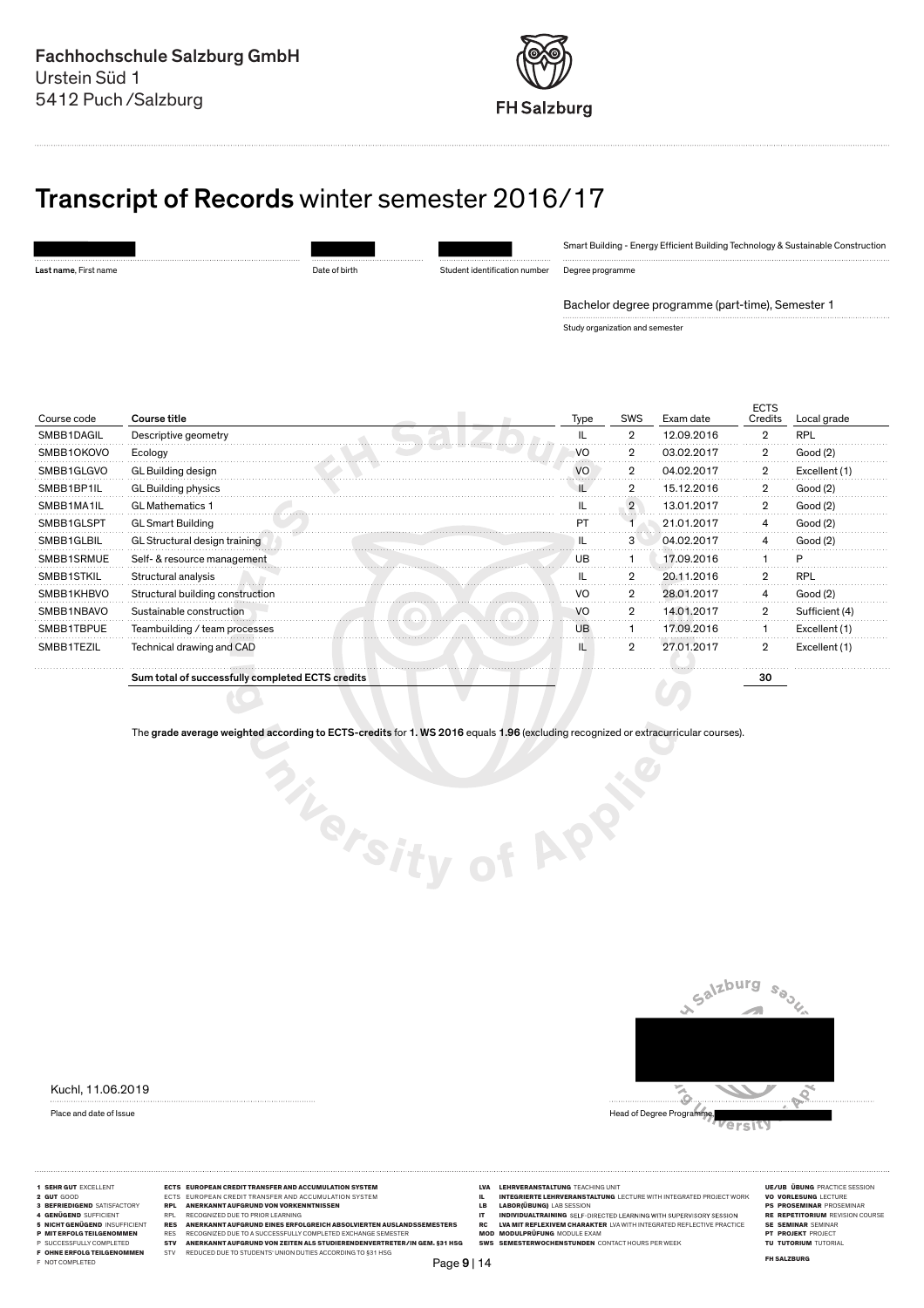

# Transcript of Records summer semester 2017

| Last name, First name |  |
|-----------------------|--|

Date of birth Student identification number

Smart Building - Energy Efficient Building Technology & Sustainable Construction

Degree programme

Bachelor degree programme (part-time), Semester 2

Study organization and semester

| Course code | Course title                                     | Type | <b>SWS</b>     | Exam date  | <b>ECTS</b><br>Credits | Local grade      |
|-------------|--------------------------------------------------|------|----------------|------------|------------------------|------------------|
| SMBB2BIMUE  | <b>BIM - Building Information Modeling</b>       | UB   |                | 20.05.2017 | $\overline{2}$         | Satisfactory (3) |
| SMBB2SKKUE  | Effective communication                          | UB   |                | 10.06.2017 | 2                      | Excellent (1)    |
| SMBB2EEEVO  | Energy technology (renewable energies)           | VO   | $\overline{2}$ | 16.06.2017 | 2                      | <b>RPL</b>       |
| SMBB2EXKPT  | Field trip                                       | PT   |                | 23.03.2017 |                        |                  |
| SMBB2MA1IL  | <b>GL Mathematics 2</b>                          |      | $\overline{2}$ | 17.06.2017 | $\overline{2}$         | Satisfactory (3) |
| SMBB2GLTIL  | GL Technical building equipment                  |      | 3              | 16.06.2017 |                        | <b>RPL</b>       |
| SMBB2PHYIL  | Physics and Thermodynamics                       |      | 3              | 07.07.2017 | 3                      | Satisfactory (3) |
| SMBB2TWEIL  | <b>Structural Planning</b>                       |      | $\overline{2}$ | 01.04.2017 | $\overline{2}$         | Good (2)         |
| SMBB2VTGVO  | VT Building design                               | VO   | $\overline{2}$ | 23.09.2017 | $\overline{2}$         | Sufficient (4)   |
| SMBB2BP2IL  | VT Building physics                              |      | 2              | 05.05.2017 | 2                      | Satisfactory (3) |
| SMBB2VTSPT  | VT Smart Building                                | PT   |                | 18.05.2017 | 4                      | Good (2)         |
| SMBB2VTBIL  | VT Structural design training                    |      | 3              | 08.07.2017 | 4                      | Satisfactory (3) |
|             | Sum total of successfully completed ECTS credits |      |                |            | 30                     |                  |

The grade average weighted according to ECTS-credits for 2. SS 2017 equals 2.65 (excluding recognized or extracurricular courses).

**Thersity of APP** 

Kuchl, 11.06.2019



ersit

- 
- 
- 
- 
- 
- 

- 
- 
- -
	-
- 
- 
- 1 SEHR GUT EXCELLENT **ECTS EUROPEAN CREDIT TRANSFER AND ACCUMULATION SYSTEM**<br>2 GOOD ECTS EUROPEAN CREDIT TRANSFER AND ACCUMULATION SYSTEM IN ENTERNED AND SESSION RECORDING TO THOSE AND TRANSFER AND THE CONFIDENT OF THE CON 3 BERIDIGEND REPUBBERANNTALIVERANNTALIVER HARD UNITS AND HAND THE MEDITION OF THE RECOGNIZED DUE TO PRIOR LEARNING<br>5 INCHEMENT SERVICION REPUBBERANNTALIVER IN ENGINEER ALL CONTROLLY COMPUTATION IN A SUPPOSE OF THE CONTROLL
	-
- Page 10 | 14
- 
- 
- **LECTS FERNE DE LEHRVERANSTALTUNG**<br>**INTEGRIERTE LEHRVERANSTALTUNG** LECTURE WITH INTEGRATED PROJECT WORK<br>**IABOR(ÜBUNG)** LAB SESSION<br>**INDIVIDUALTRAINING** SELF-DIRECTED LEARNING WITH SUPERVISORY SESSION
- 
- 

- 
- 
- 
- 
- 
-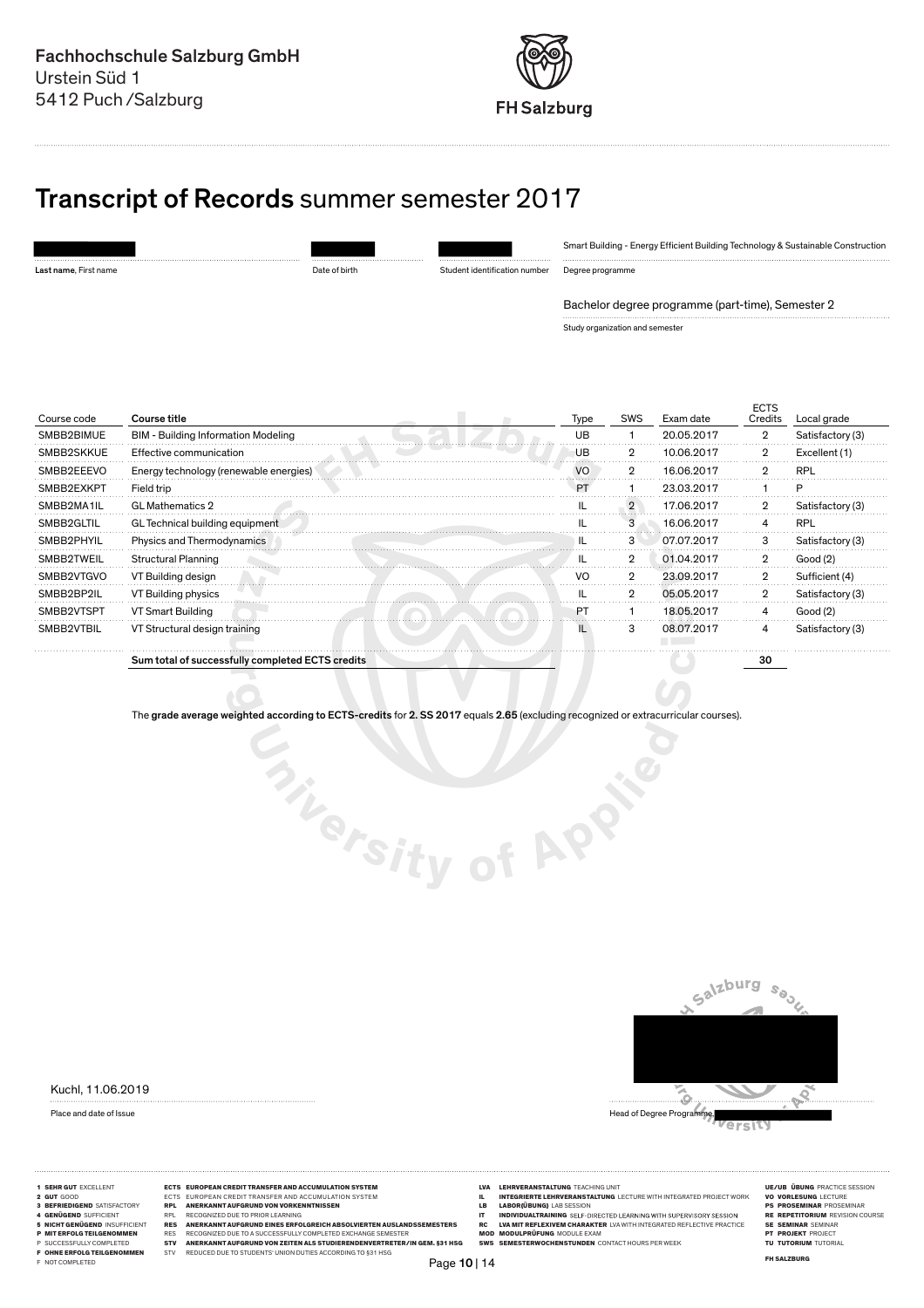

# Transcript of Records winter semester 2017/18

Date of birth Student identification number

Smart Building - Energy Efficient Building Technology & Sustainable Construction

Degree programme

Bachelor degree programme (part-time), Semester 3

Study organization and semester

| Course code | Course title                                     | Type | <b>SWS</b>     | Exam date  | <b>ECTS</b><br>Credits | Local grade      |
|-------------|--------------------------------------------------|------|----------------|------------|------------------------|------------------|
| SMBB3GASIL  | <b>Building Automation Systems</b>               |      | $\overline{2}$ | 10.11.2017 | $\overline{2}$         | Excellent (1)    |
| SMBB3BBLIL  | <b>Construction Management</b>                   |      |                | 10.03.2018 | З                      | Satisfactory (3) |
| SMBB3AB2IL  | <b>Elective Module Building Physics</b>          |      | $\overline{2}$ | 27.01.2018 | $\overline{2}$         | Satisfactory (3) |
| SMBB30BZIL  | Environmental Accounting   Life-Cycle Costs      |      | $\mathbf{2}$   | 02.03.2018 | $\overline{2}$         | Excellent (1)    |
| SMBB3GLEUE  | <b>GL</b> English                                | UΒ   |                | 26.01.2018 |                        | Excellent (1)    |
| SMBB3IKTIL  | Information and communication technology         |      | 3              | 24.11.2017 |                        | Excellent (1)    |
| SMBB3IBKIL  | Integrated structural design                     |      | 3              | 03.02.2018 | 3                      | Good (2)         |
| SMBB3INPPT  | Integrative project                              | PT   |                | 03.02.2018 |                        | Good(2)          |
| SMBB3RELIL  | Legal studies                                    |      | з              | 01.12.2017 | 3                      | Satisfactory (3) |
| SMBB3PRMIL  | Project management                               |      |                | 24.11.2017 | $\overline{2}$         | Excellent (1)    |
| SMBB3MA2IL  | <b>VT Mathematics</b>                            |      | 2              | 19.01.2018 | 2                      | Excellent (1)    |
| SMBB3VTTVO  | VT Technical building systems                    | VO   | $\overline{2}$ | 02.02.2018 | $\overline{2}$         | Excellent (1)    |
|             | Sum total of successfully completed ECTS credits |      |                |            | 30                     |                  |

The grade average weighted according to ECTS-credits for 3. WS 2017 equals 1.77 (excluding recognized or extracurricular courses).

**Thersity of APP** 

Kuchl, 11.06.2019

Salzburg  $s_{\theta_{\rm O}}$ ္လွ

- 
- 
- 
- 
- 
- 
- 
- 
- 
- 
- 
- 1 SEHR GUT EXCELLENT **ECTS EUROPEAN CREDIT TRANSFER AND ACCUMULATION SYSTEM**<br>2 GOOD ECTS EUROPEAN CREDIT TRANSFER AND ACCUMULATION SYSTEM IN ENTERNED AND SESSION RECORDING TO THOSE AND TRANSFER AND THE CONFIDENT OF THE CON 3 BEFRIEDIGEND SATISFACTORY RPL ANERKANNT AUFGRUND VON VORKENNTNISSEN LB LABOR ÜBUNG LAB SESSION PS PROSEMINAR PROSEMINAR 4 GENÜGEND SUFFICIENT RPL RECOGNIZED DUE TO PRIOR LEARNING IT INDIVIDUALTRAINING RE REPETITORIUM REVISION COURSE 5 NICHT GENÜGEND INSUFFICIENT RES ANERKANNT AUFGRUND EINES ERFOLGREICH ABSOLVIERTEN AUSLANDSSEMESTERS RC LVA MIT REFLEXIVEM CHARAKTER LVA WITH INTEGRATED REFLECTIVE PRACTICE SE SEMINAR SEMINAR P MIT ERFOLG TEILGENOMMEN RES RECOGNIZED DUE TO A SUCCESSFULLY COMPLETED EXCHANGE SEMESTER MOD MODULPRÜFUNG MODULE EXAM PT PROJEKT PROJECT P SUCCESSFULLY COMPLETED STV ANERKANNT AUFGRUND VON ZEITEN ALS STUDIERENDENVERTRETER/IN GEM. §31 HSG SWS SEMESTERWOCHENSTUNDEN CONTACT HOURS PER WEEK TU TUTORIUM TUTORIAL F OHNE ERFOLG TEILGENOMMEN STV REDUCED DUE TO STUDENTS' UNION DUTIES ACCORDING TO §31 HSG FH SALZBURG F NOT COMPLETED
	-
	-
- Page 11 | 14
- 
- 
- **LECTS FERNE DE LEHRVERANSTALTUNG**<br>**INTEGRIERTE LEHRVERANSTALTUNG** LECTURE WITH INTEGRATED PROJECT WORK<br>**IABOR(ÜBUNG)** LAB SESSION<br>**INDIVIDUALTRAINING** SELF-DIRECTED LEARNING WITH SUPERVISORY SESSION
- 
- -
- 
- 
- 
- 
- 
- 
- Place and date of Issue **Head of Degree Programme, and the US** Head of Degree Programme, Head of Degree Programme, ersit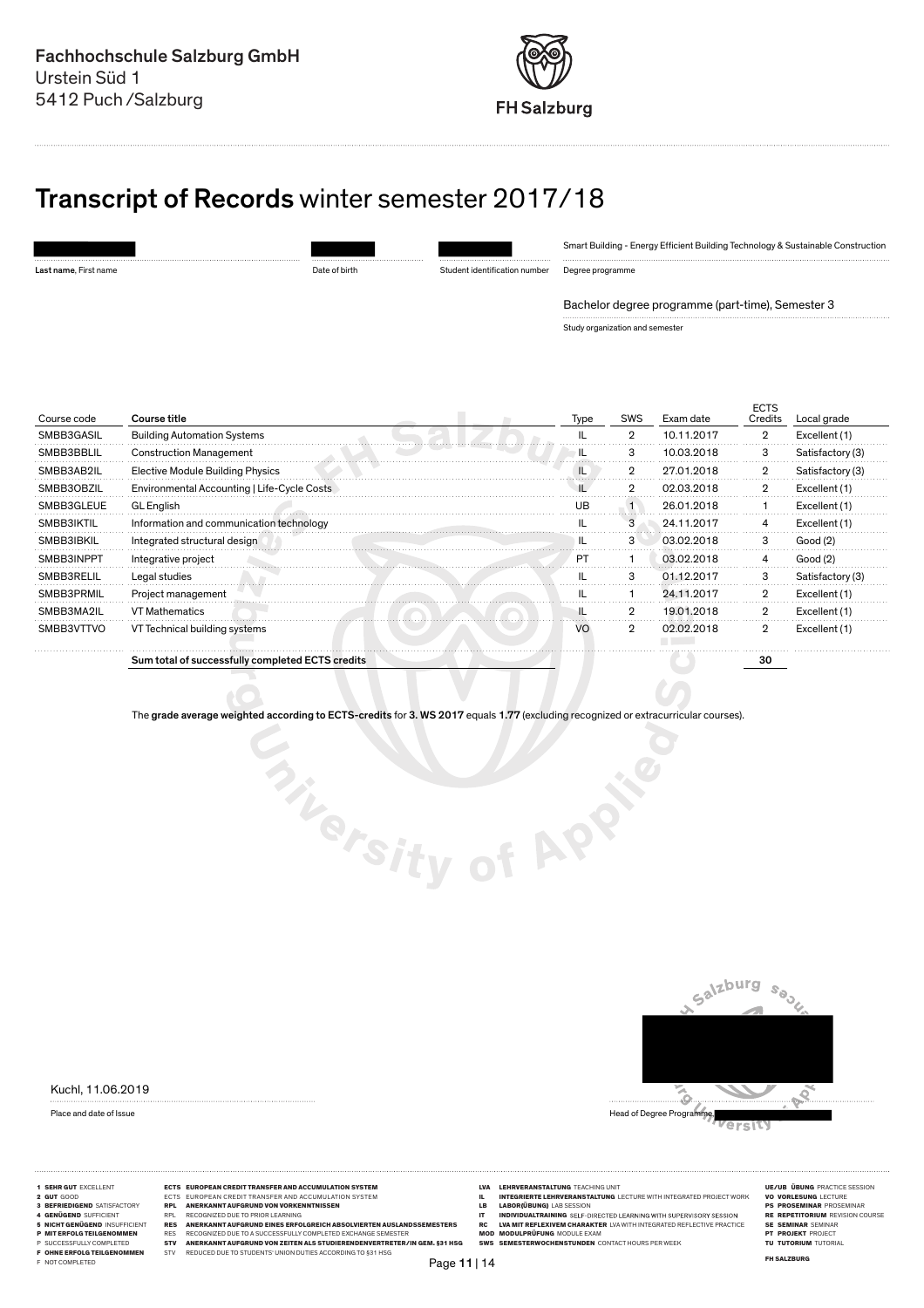

# Transcript of Records summer semester 2018

Last name, First name Date of birth Student identification number

Smart Building - Energy Efficient Building Technology & Sustainable Construction

Degree programme

Bachelor degree programme (part-time), Semester 4

Study organization and semester

| Course code | Course title                                     | Type | <b>SWS</b>     | Exam date                      | <b>ECTS</b><br>Credits | Local grade      |
|-------------|--------------------------------------------------|------|----------------|--------------------------------|------------------------|------------------|
| SMBB4SGAIL  | Application of Building Technology               |      | $\overline{2}$ | 21.04.2018                     | $\overline{2}$         | Excellent (1)    |
| SMBB4GBAIL  | <b>Building Automation</b>                       | IL   | 2              | 25.05.2018                     | $\overline{2}$         | Excellent (1)    |
| SMBB4GESIL  | <b>Building Simulation</b>                       | ΙL   | 2              | 09.06.2018                     | 2                      | Good (2)         |
| SMBB4SRTIL  | Control and feedback control systems             |      | $\overline{2}$ | 16.04.2018                     | $\overline{2}$         | <b>RPL</b>       |
| SMBB4PJEIL  | <b>Project Development</b>                       |      | $\overline{2}$ | 29.06.2018                     | $\overline{2}$         | Good (2)         |
| SMBB4WIAUE  | <b>Scientific Work</b>                           | UB   |                | 05.05.2018                     | $\overline{2}$         | Satisfactory (3) |
| SMBB4SS1IL  | <b>Smart Building Systems 1</b>                  |      | 3              | 08.06.2018                     | 4                      | Good (2)         |
| SMBB4VTEUE  | VT English                                       | UB   | 2              | 20.04.2018                     | 2                      | Sufficient (4)   |
| Course code | <b>Practical training</b>                        | Type | SWS            | Exam date                      | <b>ECTS</b><br>Credits | Local grade      |
| SMBB4BPRPT  | Professional placement                           | PT   |                | 08.02.2018                     | 6                      | <b>RPL</b>       |
| Course code | <b>Bachelor thesis</b>                           | Type | SWS            | <b>CONTRACTOR</b><br>Exam date | <b>ECTS</b><br>Credits | Local grade      |
| SMBB4BA1PT  | Bachelor thesis 1: Bachelor project              | PT   |                | 01.10.2018                     | 6                      | Excellent (1)    |
|             | Sum total of successfully completed ECTS credits |      |                |                                | 30                     |                  |

The grade average weighted according to ECTS-credits for 4. SS 2018 equals 1.82 (excluding recognized or extracurricular courses).

Thersity of APP





ersit

- 
- 
- 
- 
- 
- 
- 
- 
- 
- 
- 
- 
- 5 NICHTOLOGIN INSUFFICIENT TRES ANERKANNTAUFGRUMESERFOLGREICHABSOLURENTENAUSLAUSERS HECHTOLOGING PREINERALIGE U<br>Pimiterfolgteilgenommen hes recognizedduetoasuccesfullycompletedexchangesemester mod modulprüfung modulprüfung
- 1 SEHR GUT EXCELLENT **ECTS EUROPEAN CREDIT TRANSFER AND ACCUMULATION SYSTEM**<br>
2 GUT GOOD SATISFACTORY **ECTES EUROPEAN CREDIT TRANSFER AND ACCUMULATION SYSTEM LINE ARENERATED PROFENISION IN A LEHRY ERAPTION AND ECTURE WITH**
- P SUCCESSFULLYCOMPLETED STV ANERKANNTAUFGRUNDVONZEITENALSSTUDIERENDENVERTRETER/INGEM.§31 HSG SWS SEMESTERWOCHENSTUNDEN CONTACTHOURS PER WEEK TUTTORION TUTORIUM TUTORIAL<br>FONNE ERFOLGTEILGENOMMEN STV REDUCED DUETO STUDENTS'U
	-
- Page 12 | 14
- 
- 
- 2 GUT GOOD ECTS EUROPEAN CREDITTRANSFERAND ACCUMULATION SYSTEM HERRE THE INTEGRIERTE LEHRVERANSTALTUNG LECTURE WITH INTEGRIET PROJECTWORK VO VORLESUNG LECTURE<br>3 BERIEDIGEND SATISFACTORY RPL ANERKANNTAR PROSENT MERRENNING S
	-
	-

- 
- 
- 
- 
- 
-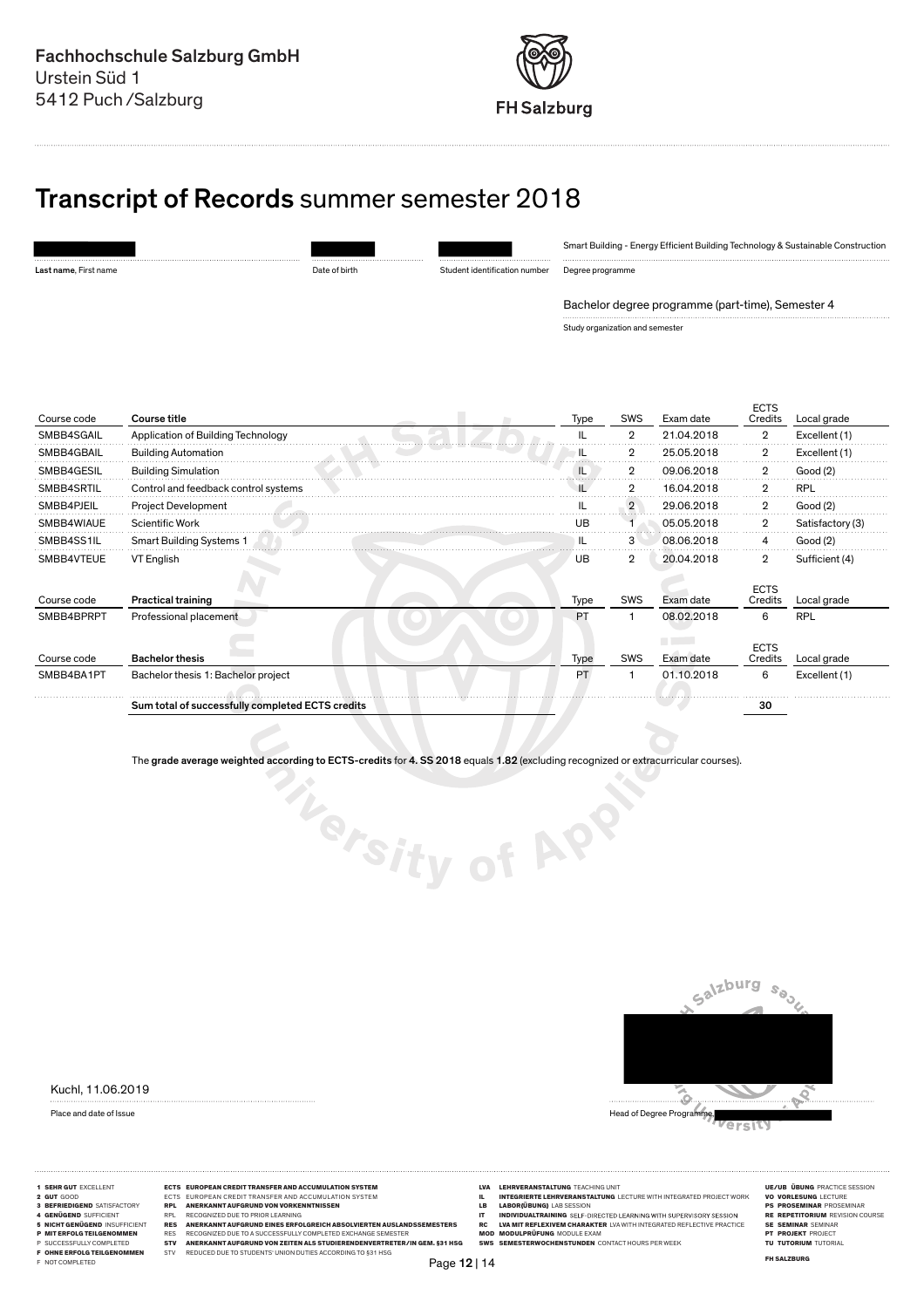

# Transcript of Records winter semester 2018/19

|                       |               |                               | Smart Building - Energy Efficient Building Technology & Sustainable Construction |
|-----------------------|---------------|-------------------------------|----------------------------------------------------------------------------------|
| Last name, First name | Date of birth | Student identification number | Degree programme                                                                 |
|                       |               |                               | Bachelor degree programme (part-time), Semester 5                                |

Study organization and semester

| Course title<br>Course code                                     | Type | <b>SWS</b>     | Exam date  | <b>ECTS</b><br>Credits | Local grade      |
|-----------------------------------------------------------------|------|----------------|------------|------------------------|------------------|
| <b>Building Calculations</b><br>SMBB5BAKIL                      |      | $\overline{2}$ | 21.12.2018 | 2                      | Satisfactory (3) |
| Building Energy Certification 2 Energy Consultant<br>SMBB5GZ2IL |      | з              | 30.11.2018 |                        | Excellent (1)    |
| <b>Building certifications 1</b><br>SMBB5GZ1IL                  |      | 3              | 11.01.2019 | 4                      | Satisfactory (3) |
| <b>Business Planning</b><br>SMBB5BPLIL                          |      | $\overline{2}$ | 02.02.2019 | 2                      | Excellent (1)    |
| Environmental management<br>SMBB5UWMIL                          |      | $\overline{2}$ | 16.11.2018 | 3                      | Satisfactory (3) |
| SMBB5INEUE<br>Integration: English                              | l IB |                | 02.02.2019 |                        | Satisfactory (3) |
| Knowledge and Information Management<br>SMBB5WIMIL              |      |                | 20.11.2018 |                        | Excellent (1)    |
| SMBB50MAIL<br>Quality management                                |      | 2              | 17.11.2018 | 2                      | Excellent (1)    |
| <b>Smart Building Systems 2</b><br>SMBB5SS2IL                   |      | 4              | 19.01.2019 | 6                      | Good (2)         |
| <b>Practical training</b><br>Course code                        | Type | <b>SWS</b>     | Exam date  | <b>ECTS</b><br>Credits | Local grade      |
| SMBB5BPRPT<br>Professional placement                            | PT.  |                | 30.01.2019 | 4                      | <b>RPL</b>       |
| Sum total of successfully completed ECTS credits                |      |                |            | 30                     |                  |

The grade average weighted according to ECTS-credits for 5. WS 2018 equals 2.00 (excluding recognized or extracurricular courses).

Kuchl, 11.06.2019



ersity

- 
- 
- 
- 
- 
- 
- 
- 
- 
- 
- -
- 
- 1 SEHR GUT EXCELLENT **ECTS EUROPEAN CREDIT TRANSFER AND ACCUMULATION SYSTEM**<br>2 GUT GOD SATISFACTORY **ECTS EUROPEAN CREDIT TRANSFER AND ACCUMULATION SYSTEM INTEGRATION AT EXAMPLE ENTERPRESANT AND EXAMPLE TO PRODUCT AND FROM** 3 BEFRIEDIGEND SATISFACTORY RPL ANERKANNT AUFGRUND VON VORKENNTNISSEN LB LABOR ÜBUNG LAB SESSION PS PROSEMINAR PROSEMINAR 4 GENÜGEND SUFFICIENT RPL RECOGNIZED DUE TO PRIOR LEARNING IT INDIVIDUALTRAINING RE REPETITORIUM REVISION COURSE 5 NICHT GENÜGEND INSUFFICIENT RES ANERKANNT AUFGRUND EINES ERFOLGREICH ABSOLVIERTEN AUSLANDSSEMESTERS RC LVA MIT REFLEXIVEM CHARAKTER LVA WITH INTEGRATED REFLECTIVE PRACTICE SE SEMINAR SEMINAR P MIT ERFOLG TEILGENOMMEN RES RECOGNIZED DUE TO A SUCCESSFULLY COMPLETED EXCHANGE SEMESTER MOD MODULPRÜFUNG MODULE EXAM PT PROJEKT PROJECT P SUCCESSFULLY COMPLETED STV ANERKANNT AUFGRUND VON ZEITEN ALS STUDIERENDENVERTRETER/IN GEM. §31 HSG SWS SEMESTERWOCHENSTUNDEN CONTACT HOURS PER WEEK TU TUTORIUM TUTORIAL F OHNE ERFOLG TEILGENOMMEN STV REDUCED DUE TO STUDENTS' UNION DUTIES ACCORDING TO §31 HSG FH SALZBURG F NOT COMPLETED
	- - - Page 13 | 14
- 
- 
- **LECTAVEAN SI GUT GOOD ECTS EUROPEAN CREDIT TRANSFER AND ACCUMULATION SYSTEM INTEGRATED PROJECT WORK LABOR(ÜBUNG)**<br>**LABOR(ÜBUNG)** LAB SESSION<br>INDIVIDUALTRAINING SELF-DIRECTED LEARNING WITH SUPERVISORY SESSION
- 
- -
- 
- 
- 
- 
- 
- 
- 

**Thersity of APP**